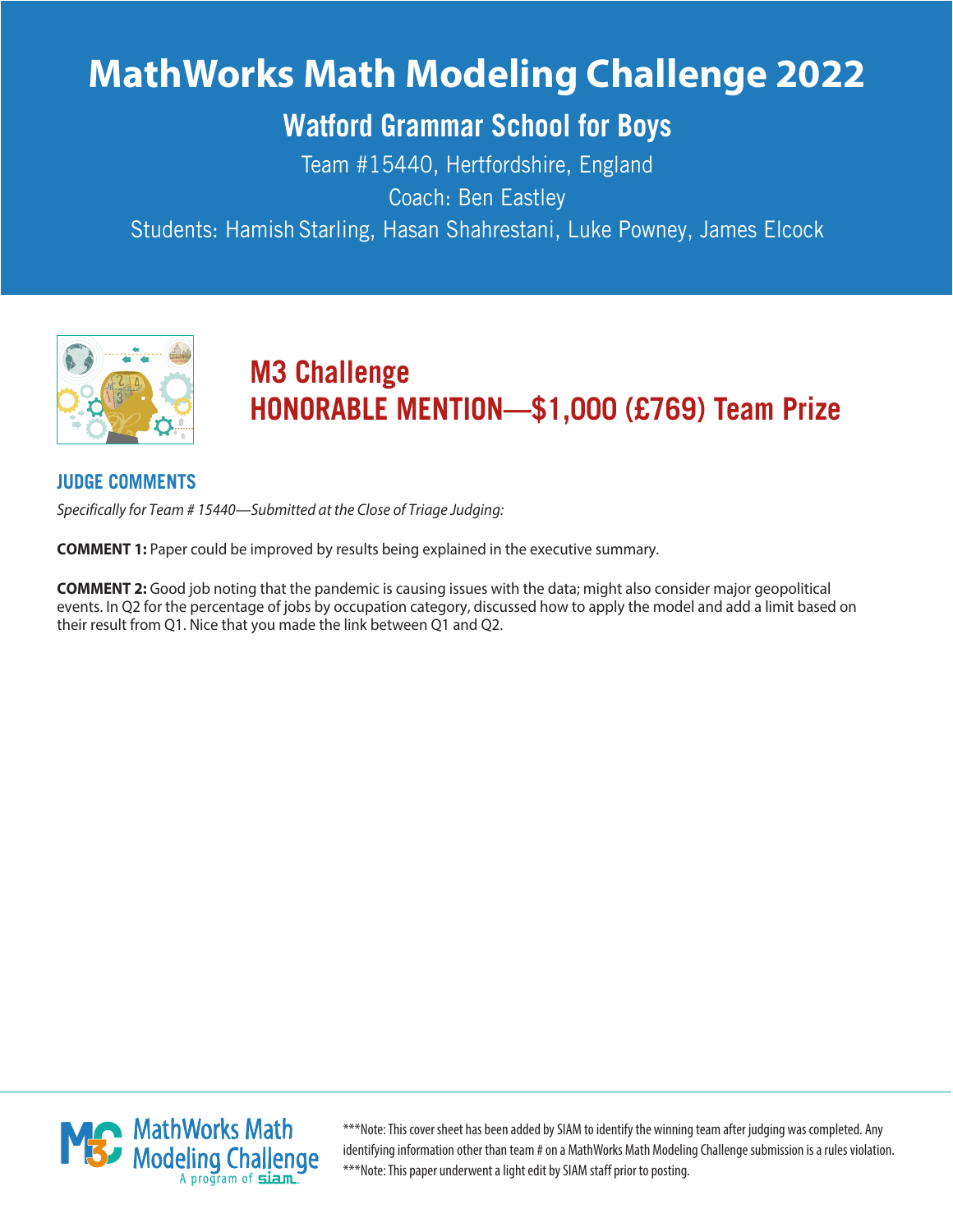# Remote Work: Fad or Future?

February 26, 2022

# 1. EXECUTIVE SUMMARY

Nobody could doubt that the global coronavirus pandemic has led to radical shifts in work patterns. According to the ONS [2], the proportion of people working from home increased by a phenomenal 10 percentage points from 27% to 37% from 2019 to 2020. But even before this, trends towards "homeworking" were on the rise, from only 22.0% in the US in 2005 to 25.0% in 2013. While working from home offers substantial benefits such as an improved work life balance [2], it can lead to reductions in productivity—undesirable for employers.

In this paper, our team investigates how the trends towards homeworking can be applied into the future, in a post-pandemic society. We apply our models, which determine the percentage of jobs that can be done from home and the percentage that will be done from home, to 5 cities—Scranton (PA), Seattle (WA), Omaha (NE), Liverpool (England), and Barry (Wales)—in the hope that this important research can be used to improve sustainable policy making in the US and UK alike.

In Part I of the problem, we are asked to determine the percentage of jobs in the 5 given cities. We divide the labour market within each city into 10 main sectors and make use of an exponential regression model to track the relative proportions of each sector in each city's labour market over time. From this and an estimated proportion of jobs in each sector that can be performed remotely, we achieve results of around 40% of jobs being able to be completed remotely in each of the cities, with the maximum being for Seattle, which we believe to be logical considering Seattle, home of Amazon.com, is one of the most technological cities.

In Part II, we are asked to determine for a given worker who can work from home, whether they will actually work from home, considering the likelihood that they want to work from home and that they are allowed to work remotely. Based on a variety of demographic factors, we make use of a model derived from conditional probability to estimate the percentage chance that a given worker will work from home. This can be compared to the critical value of 0.5 to yield a binary result for a given worker. We give a white male IT Worker aged 40 63% chance of working from home, for example.

In Part III a fusion of the models for jobs (Part I) and for individuals (Part II) in the form of a Monte Carlo simulation is employed based on projected demographics of each town or city to obtain the expected proportion of remote workers. We obtain results ranging from 26.5% for Barry in 2024 (logical, as Barry is not as technologically developed as some regions in the UK, and 2024 is only 2 years away), to 32.5% for Seattle in 2027.

As a result, we make the policy recommendation for the Prime Minister that working from home will remain a substantial part of the UK and US workforces. He must consider it in future labour policies, and the impact of improved technology on the propensity to work from home should be factored into his levelling-up agenda.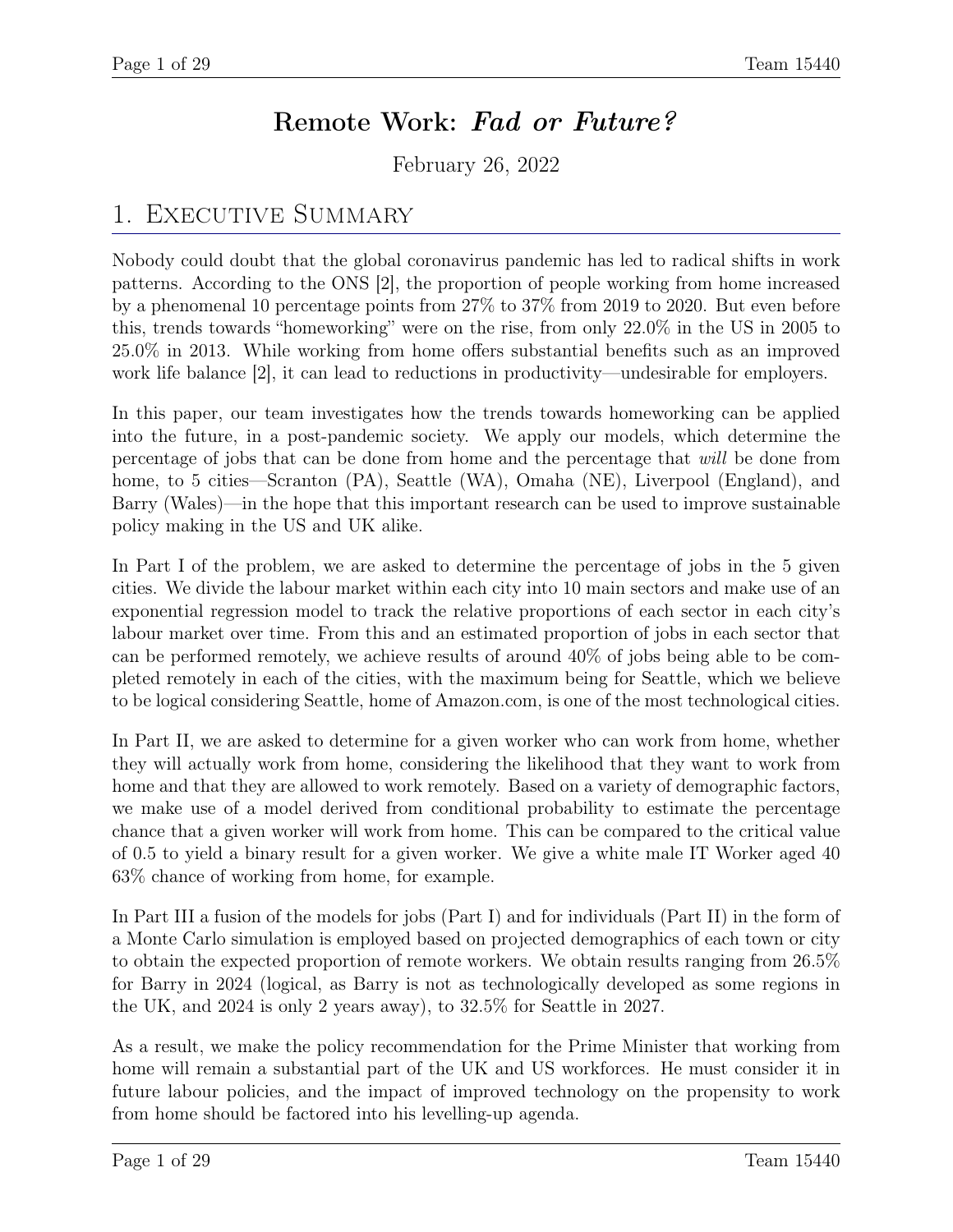# **CONTENTS**

| 1                       | <b>Executive Summary</b>                                                                                                                                                                     | $\mathbf{1}$                                                                                                                        |  |  |  |
|-------------------------|----------------------------------------------------------------------------------------------------------------------------------------------------------------------------------------------|-------------------------------------------------------------------------------------------------------------------------------------|--|--|--|
| $\bf{2}$                | Introduction                                                                                                                                                                                 | 3                                                                                                                                   |  |  |  |
| 3                       | 3<br><b>Global Assumptions</b>                                                                                                                                                               |                                                                                                                                     |  |  |  |
| 4                       | Part I: Ready or Not<br>4.1<br>4.2<br>4.3<br>Defining Variables & Constant Parameters $\dots \dots \dots \dots \dots \dots \dots$<br>4.4<br>Developing the Model<br>4.5<br>4.6<br>4.7<br>4.8 | $\overline{\mathbf{4}}$<br>$\overline{4}$<br>$\overline{4}$<br>$\overline{5}$<br>$\overline{5}$<br>$\boldsymbol{6}$<br>8<br>9<br>10 |  |  |  |
| $\overline{5}$          | Part II: Remote Control<br>5.1<br>5.2<br>5.3<br>5.4<br>5.5<br>Applying & Evaluating the Model (Results) $\ldots \ldots \ldots \ldots \ldots$<br>5.6                                          | 11<br>11<br>11<br>12<br>12<br>14<br>16                                                                                              |  |  |  |
| 6                       | Part III: Just a Little Home-work<br>6.1<br>6.2<br>6.3<br>6.4<br>Developing the Model<br>6.5<br>6.6<br>6.7<br>6.8                                                                            | 17<br>17<br>17<br>17<br>18<br>18<br>18<br>19<br>20                                                                                  |  |  |  |
| $\overline{\mathbf{7}}$ | Joining the Dots: Conclusions                                                                                                                                                                | 20                                                                                                                                  |  |  |  |
| 8                       | References                                                                                                                                                                                   | 21                                                                                                                                  |  |  |  |
| $9\phantom{.0}$         | Appendix: Code Listing for Technical Computing Consideration<br>9.1<br>9.2                                                                                                                   | 23<br>23<br>27                                                                                                                      |  |  |  |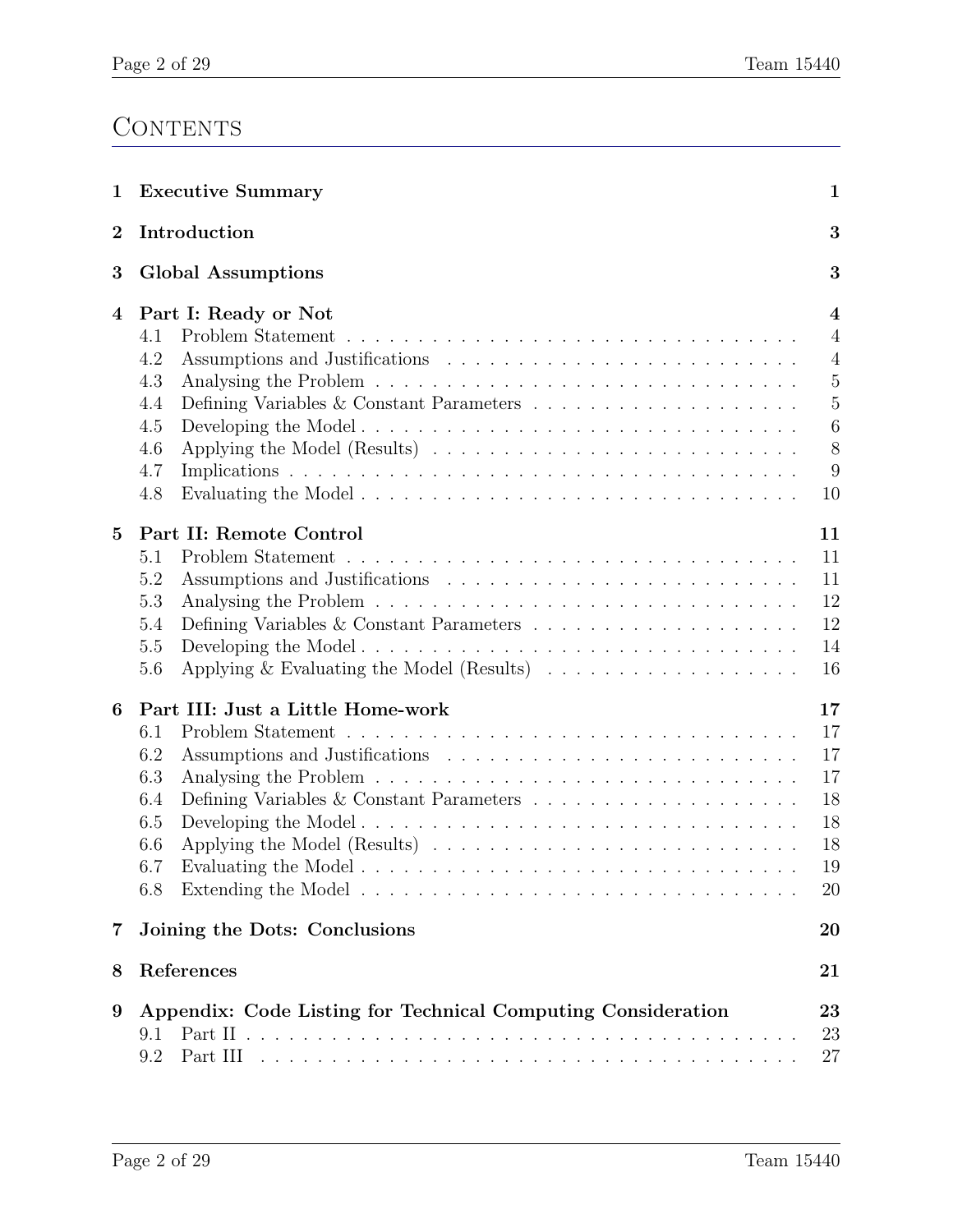# 2. INTRODUCTION

In this paper we provide an in-depth analysis of post-pandemic working trends in the US and UK, from the proportion of people that are in remote-ready jobs in different towns and cities, to the proportion who will actually take the plunge and leave the office in the near future.

# 3. Global Assumptions

Throughout this paper we make the following global assumption:

G.1. Working from home is defined as working from home at least 1 day per week.

**Justification:** We have recently seen a rise in hybrid working models in which working from home occurs one day a week, to complement existing models where you either work from home the whole time or not at all. As the problems generally concern themselves with whether a given person "works from home" or a given job can be done "remotely," we are free to choose whether to include these hybrid models. Their inclusion under an umbrella "work from home" term simplifies the scenario to make it more tractable, without reducing the accuracy of the models too much, since exactly how much a person works from home is much easier to change than going fully from the office to home, or vice versa.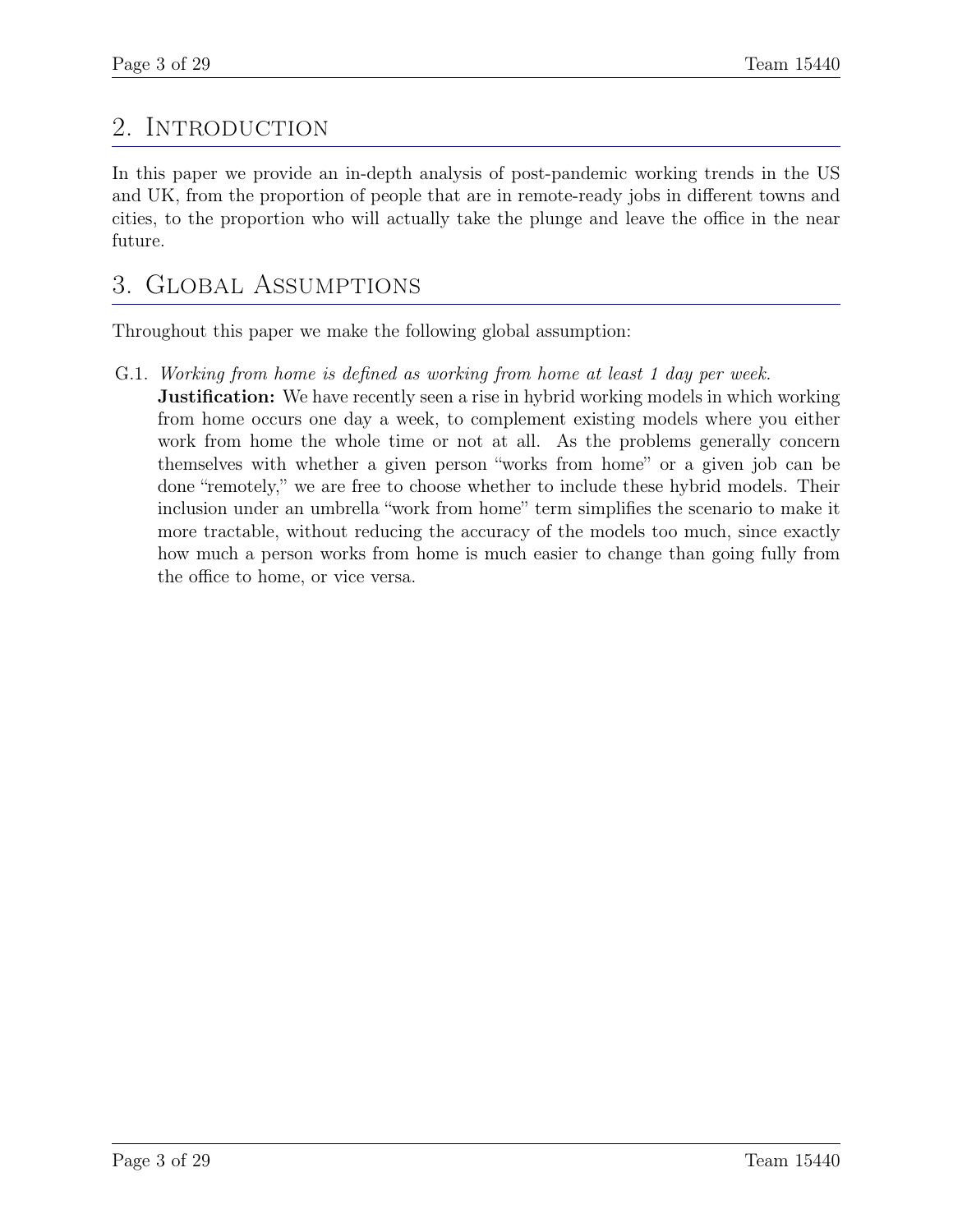# 4. Part I: Ready or Not

#### 4.1. Problem Statement

Find the percentage of jobs in the following cities that can be accomplished from home in the years 2024 and 2027:

- US Seattle, WA
	- Omaha, NE
	- Scranton, PA
- UK Liverpool, England
	- Barry, Wales

#### 4.2. Assumptions and Justifications

1.1. "Work from home readiness" is only dependent on the specifics of the job in an industry and not an employee's own circumstances.

**Justification:** Employees may not be able to work from home due to their own circumstances, but this will not determine whether the job itself is "work from home ready" or not.

1.2. Proportion of jobs within a given industry which are "work from home ready" will not change in the near future.

**Justification:** Any job which is "work from home ready" now will remain "work from home ready," as there will not be any significant technological advancement in robotics or communication technology between now and 2027 which will drastically change how people can work from home.

1.3. There are no major changes to the trend of industry patterns in a city.

**Justification:** It is reasonable to suppose that there will not be any significant government policy or external effect to change the trend of industry patterns in a city significantly, meaning we can use trends to determine how many people in each city will work in each industry.

- 1.4. Every candidate for working from home has a device to work from home. **Justification:** Most people in developed countries such as the US and UK own a device and have access to the internet. If someone does not, their employer will likely provide them with a device to work from home
- 1.5. After the pandemic, growth in the sectors of the economy we consider will follow prepandemic trends, from the lower base of post-pandemic levels. **Justification:** Many employees lost their jobs during the pandemic, which brings down the number of jobs in each sector. However, the trends are likely to return to pre-pandemic levels from this point considering that most countries' policies are to return to the previous "normal."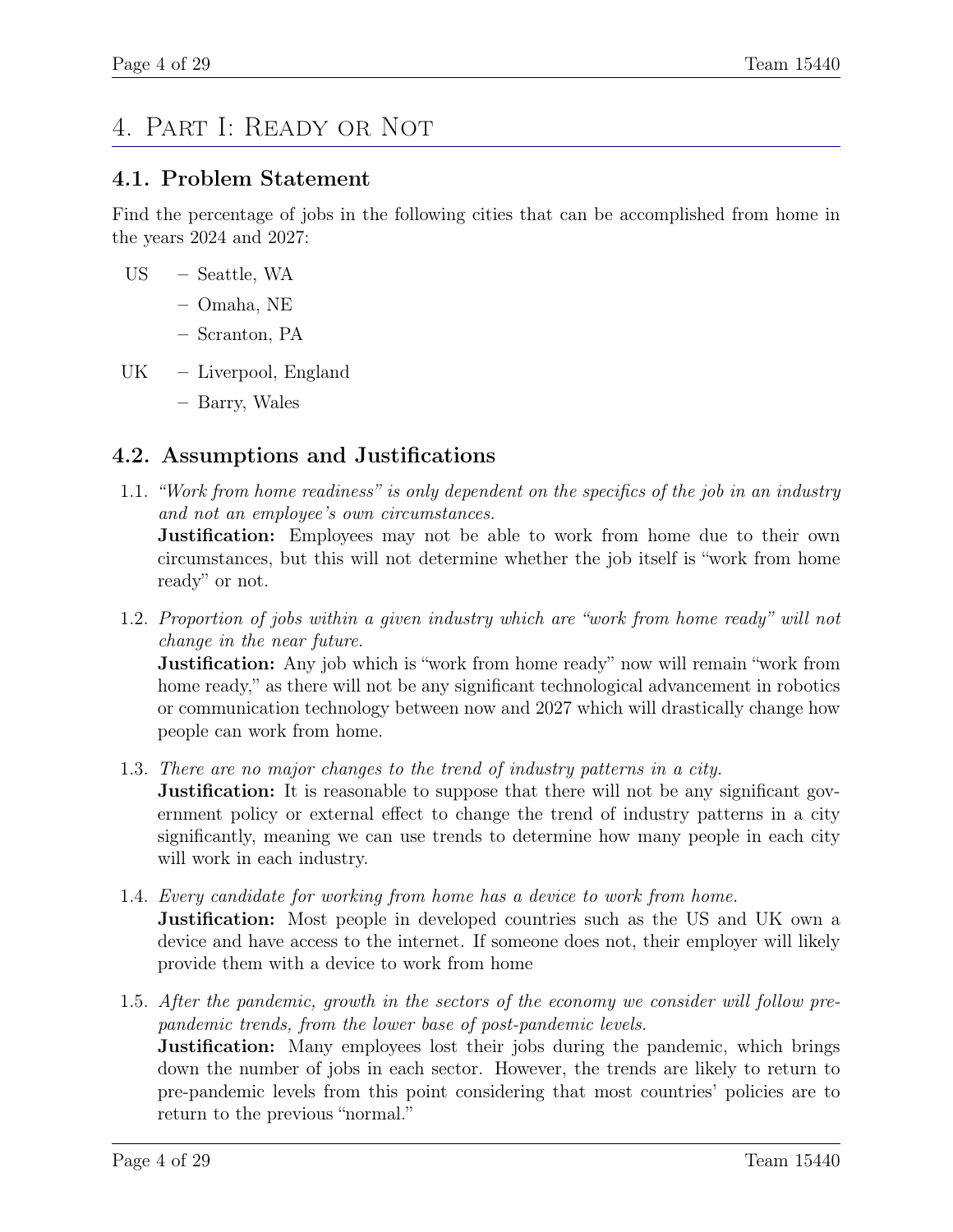# 4.3. Analysing the Problem

As we stated in our assumptions, the effects of wealth and internet connectivity can be considered negligible on the potential for a job to be done from home as these are independent of the job and can be provided by an employer. Hence, the main important variable in determining if a job is "work from home ready" is the type of job, i.e., the industry. We have assumed that the proportion of "work from home ready" jobs within a given industry will remain constant  $(H_I)$  between now and 2027. We define an industry pattern to be the proportion of people working in each industry in a specific city at a given time. We start by considering how the industry pattern in a city is changing with time  $(P_{L,C}(t))$ . Using the  $P_{I,C}(t)$  function and the  $H_I$  constant, we can find the proportion of jobs in a city which are "work from home ready," which we can do by multiplying them together and summing, as follows:

$$
\sum P_{I,C}(t) \cdot H_I \tag{1}
$$

# 4.4. Defining Variables & Constant Parameters

#### 4.4.1 Identifying Variables and Determining Constant Values

The number of people working in an industry will change with time, so we let this be  $N_{I,C}(t)$ . The workforce of the city will also change over time:  $W_C(t)$ . Thus the proportion of jobs in an industry in a city will be:

$$
P_{I,C}(t) = \frac{N_{I,C}(t)}{W_C(t)}
$$
\n
$$
(2)
$$

 $W_C(t)$  can be expressed as the sum of all  $N_{I,C}(t)$  for a given  $I, C, t$ .

### 4.4.2 Table of Variables/Constants

| <b>Type</b>     | Symbol       | Definition                           | Units         |
|-----------------|--------------|--------------------------------------|---------------|
| Variable        | t.           | Time since 2000                      | years         |
| Variable        | $N_{I,C}(t)$ | The number of people in industry     | $1000$ people |
|                 |              | I in city C at time t. This will be  |               |
|                 |              | determined for each industry         |               |
| Variable        | $W_C(t)$     | The workforce of the city            | $1000$ people |
| <b>Function</b> | $P_{I,C}(t)$ | Proportion of jobs in a specific in- | ℅             |
|                 |              | dustry in a specific city at a spe-  |               |
|                 |              | cific time.                          |               |
| Constant        | $H_I$        | Proportion of "work from home"       | %             |
|                 |              | ready" jobs in a given industry I.   |               |

Table 1: Summary of Problem 1 Variables & Constant Parameters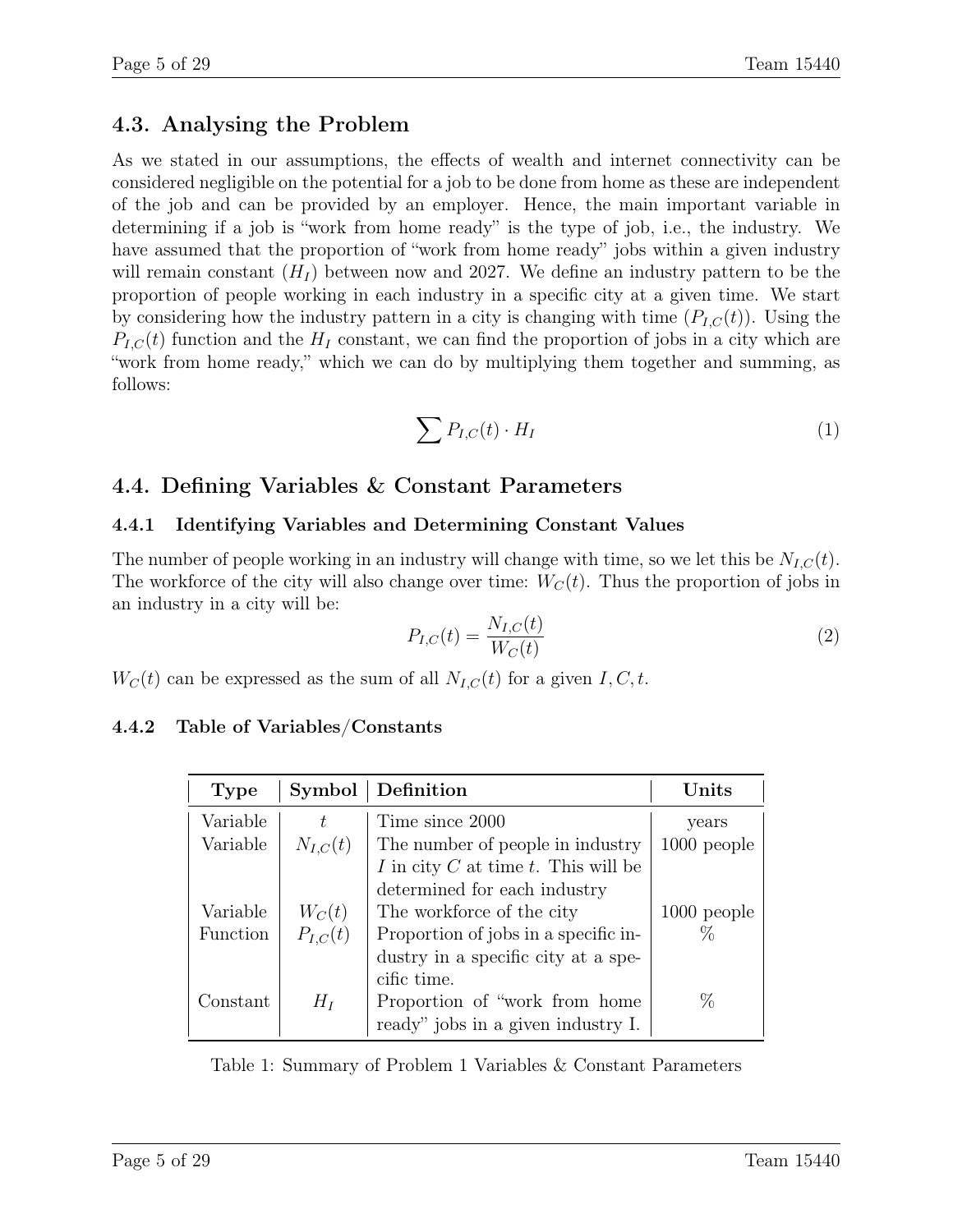# 4.5. Developing the Model

We begin by plotting this data on various graphs to look for trends. When plotting  $N_{I,C}(t)$  vs. t, we observed a "wavy pattern":



Figure 4.1: stacked chart of  $N_{I,C}(t)$  vs. t

As can be seen, the workforce population, which is the total height of Figure 4.1, varies with time, as expected. Plotting  $P_{I,C}(t)$  vs. t, we see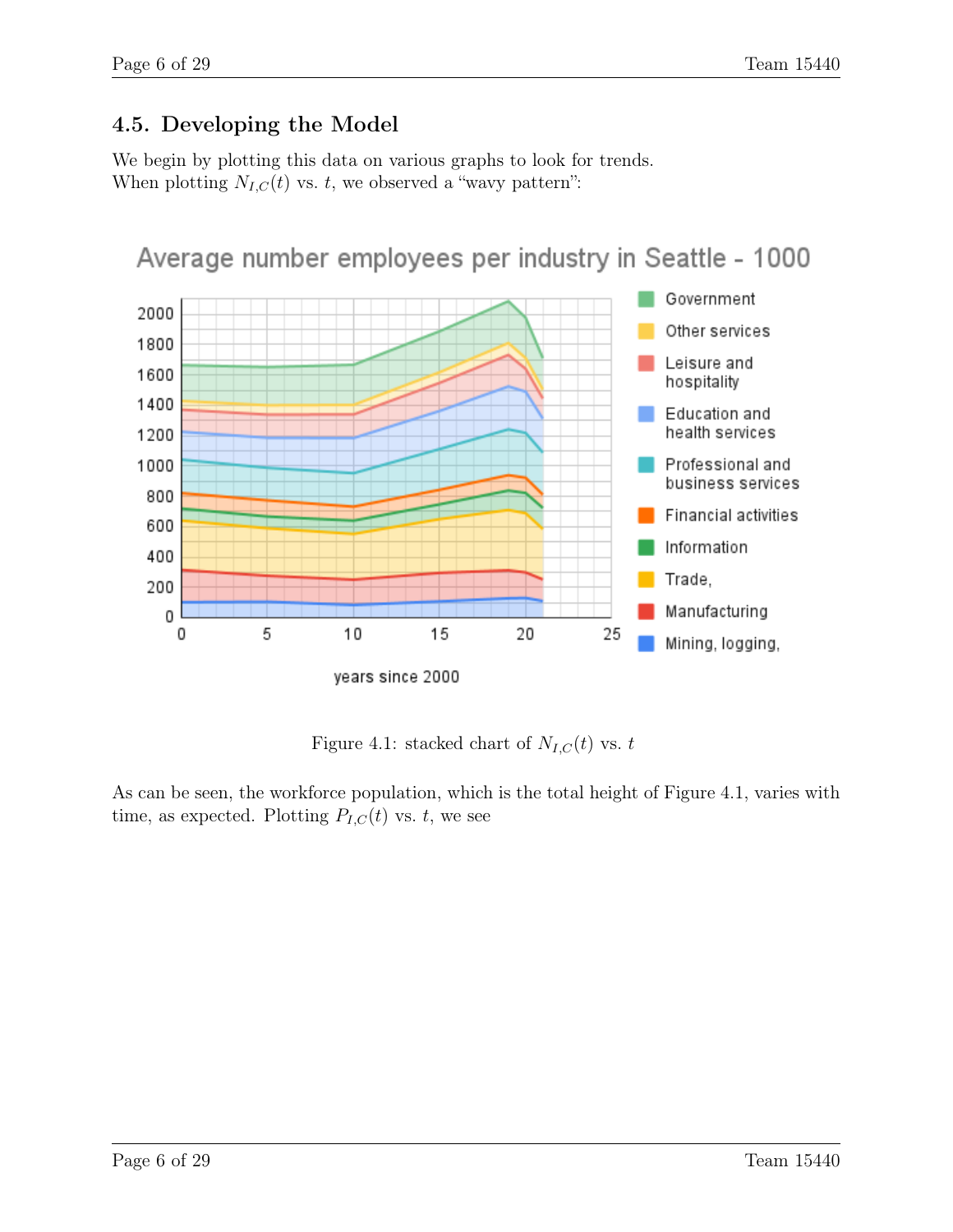

Figure 4.2: Stacked chart of  $P_{I,C}(t)$  vs. t

By plotting  $P_{I,C}(t)$  we see a clearer trend. We also do not need to account for change in population anymore using this method as  $P_{I,C}(t)$  is a percentage of the total workforce population. In addition, we removed the data for 2020 as it seemed anomalous for every industry and thus not representative.

#### 4.5.1 Exponential model

The next task was to find the function  $P_{I,C}(t)$  in the form

$$
P_{I,C}(t) = a \cdot e^{bt} \tag{3}
$$

We are assuming that the proportion of an industry in a city varies as an exponential due to the following reasons:

- An exponential model more accurately represents changes in populations and natural growth over time.
- An exponential model better fits the data.
- An exponential model demonstrates asymptotic behaviour, not allowing for the percentage to fall below a certain level. This is closer to real life as industries will not shrink infinitely to 0.

Using exponential regression, we were able to draw an exponential line of best fit for each  $P_{I,C}(t)$ .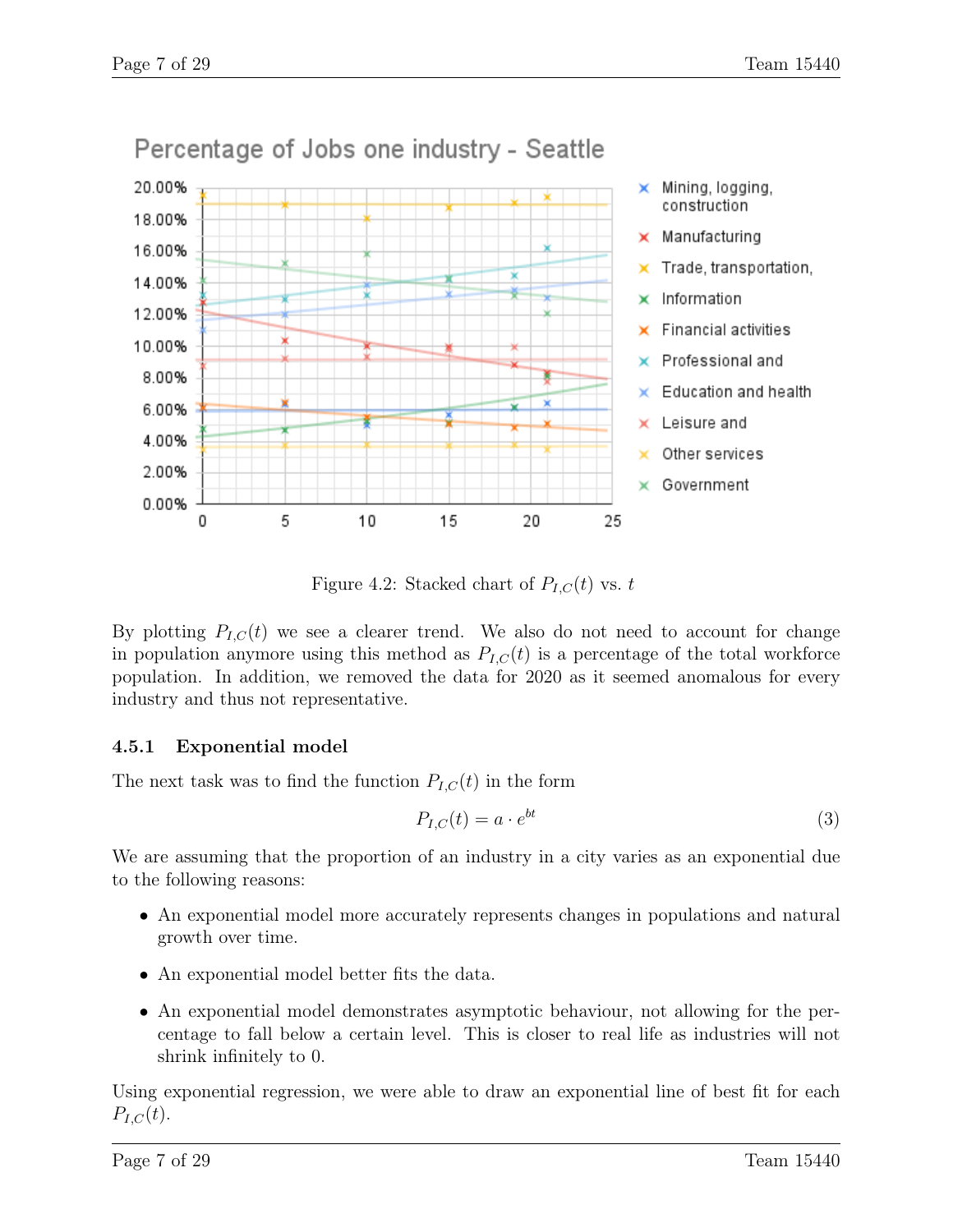#### 4.5.2 The  $H_I$  constant

The estimated percentage of jobs that can be done at home by occupation category in D3 was the basis for finding a value for  $H<sub>I</sub>$ . However, it was not as straightforward, as the industries named in D3 were not named the same as the industries in D1, which was the basis for our model of  $P_{I,C}(t)$ .

So we tried to match each industry in D1 to 1 or more industries in D3.

We then calculated a value for  $H_I$  for every industry in D1 based on the the estimated percentage of jobs that can be done at home by occupation category in D3. If there are multiple matches we will calculate a weighted average based on the proportion of the certain occupation in the industry for  $H_I$ .

| Industry in D1              | Industry in D3                             | weights           | $H_I$  |
|-----------------------------|--------------------------------------------|-------------------|--------|
| Mining,<br>logging,<br>con- | Trade, transportation, and utilities       |                   | $0\%$  |
| struction                   |                                            |                   |        |
| Manufacturing               | Production                                 |                   | $1\%$  |
| Trade,<br>transportation,   | Transportation and material moving         |                   | $30\%$ |
| and utilities               |                                            |                   |        |
| Information                 | Computer and mathematical                  |                   | 100%   |
| Financial activities        | Business and financial operations          |                   | 88%    |
| Professional and business   | sales-office and administrative-management | $0.5 - 0.4 - 0.1$ | 49%    |
| services                    |                                            |                   |        |
| health<br>Education<br>and  | Education - health services                | $0.3 - 0.7$       | 34%    |
| services                    |                                            |                   |        |
| Leisure and hospitality     | Food preparation and service related       |                   | $0\%$  |
| Other services              |                                            |                   | 50%    |
| Government                  | Legal-Office and administrative-Management | $0.2 - 0.7 - 0.1$ | 74%    |

Health and Education weights sourced from: [9] [10].

# 4.6. Applying the Model (Results)

As we have 5 cities and 10 industries, we have 50  $P_{I,C}(t)$  functions. In the interest of saving space, I will give one example of this function:

$$
P_{trade,Omaha}(t) = 0.237e^{-0.0117t}
$$
\n(4)

$$
P_{trade,Omaha}(24) = 17.90\% \tag{5}
$$

$$
P_{trade,Omaha}(27) = 17.28\% \tag{6}
$$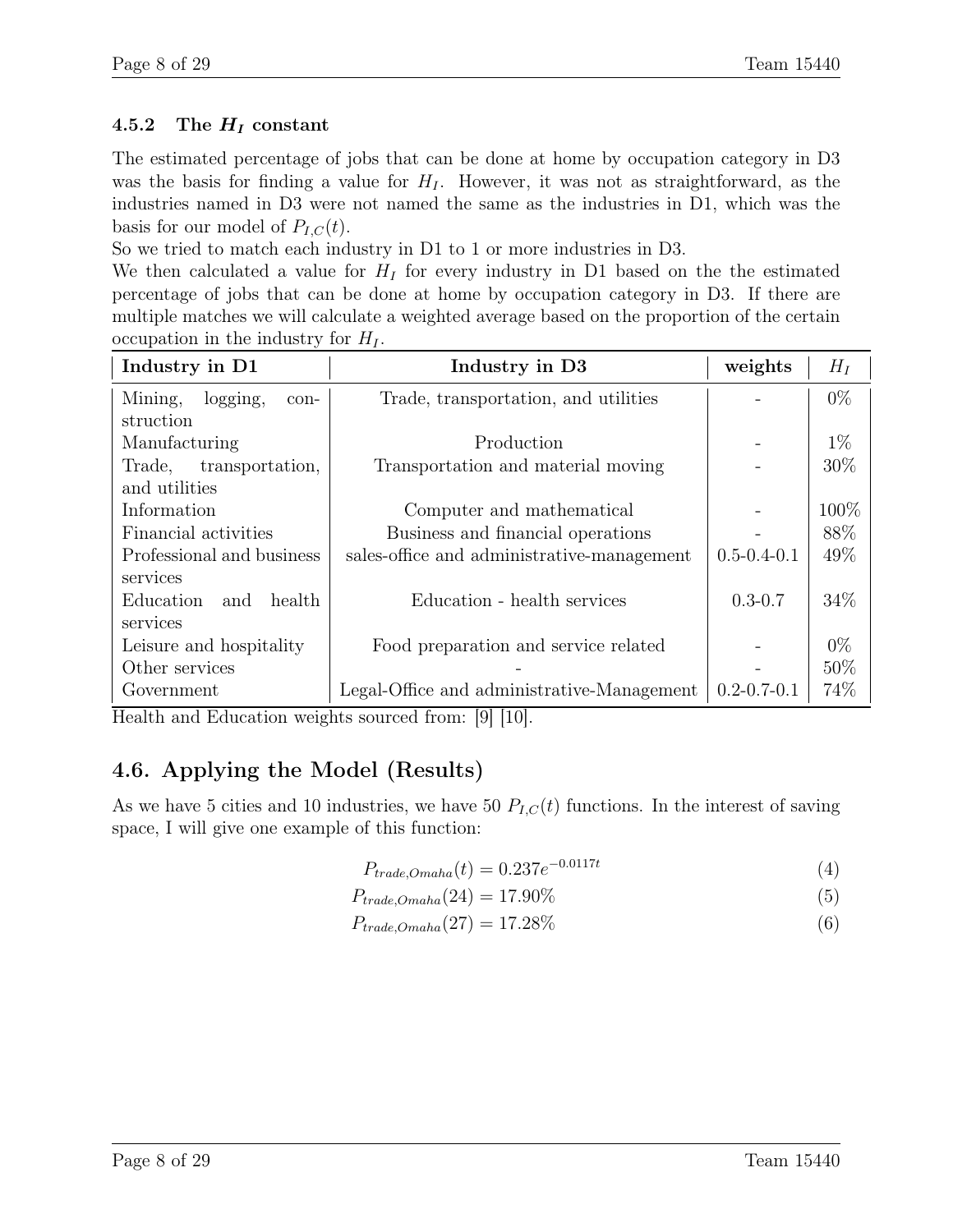

Percentage of Jobs one industry - Omaha

Figure 4.3:  $P_{I,C}(t)$  vs. t with exponential trend line

Finally we can find the percentage of "work from home ready" jobs by multiplying the  $P_{I,C}(t)$ function by its corresponding  $H_I$  value, and summing the results together to get a percentage of all the "work from home ready" jobs as a proportion of all the jobs in the city:  $\Sigma P_{I,C}(t) \cdot H_I$ for all industries in the city.

| City      | year $2024$   year $2027$ |        |
|-----------|---------------------------|--------|
| Seattle   | 41.31\%                   | 41.80% |
| Omaha     | 40.22%                    | 40.36% |
| Scranton  | 35.91%                    | 36.16% |
| Liverpool | 31.22%                    | 31.04% |
| Barry     | 39.07%                    | 38.95% |

# 4.7. Implications

Our results show that approximately 40% of jobs will be "work from home ready." This is not too different from the current rate, because we have assumed technology will not change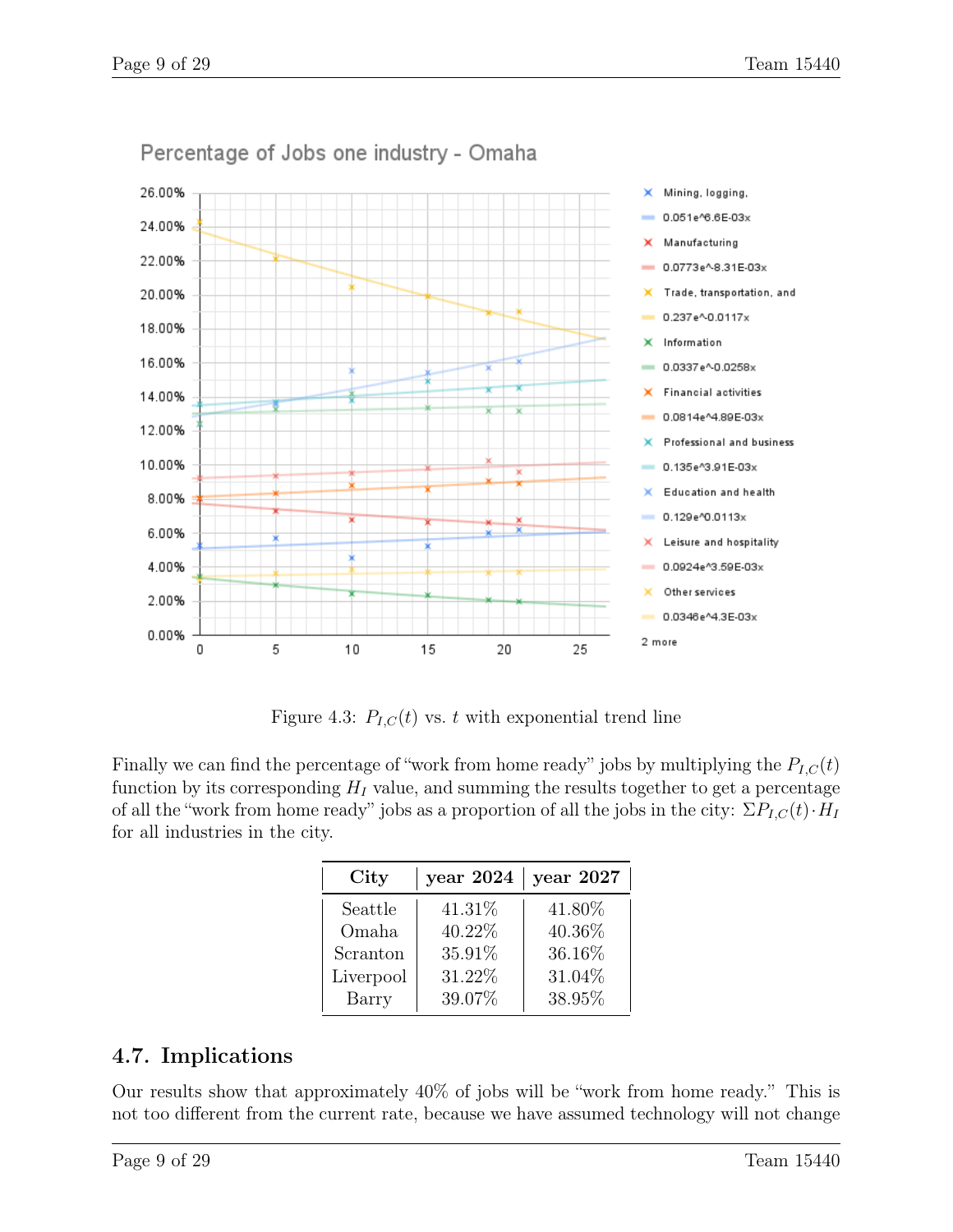much in the next 5 years to create a considerable change in the proportion of jobs that can be done from home.

#### 4.8. Evaluating the Model

#### 4.8.1 Validation: Testing for Accuracy

To validate our data we looked online to other predictions for the percentage of jobs that could be done online. One piece of data we came across was a Forbes article [6] that stated that it was about 37%. And as working from home becomes easier as tech is more integrated into work, I would say that our model accurately predicts the proportion of people able to work from home.

#### 4.8.2 Sensitivity Analysis: Testing for Stability and Sensitivity to Assumptions

As an example of how sensitive the model is, we will use the function  $P_{trade,Onaha}(25)$  where  $P_{trade,Omaha}(t) = 0.237e^{-0.0117t}$ .

|        | $\Delta$ Time $ $ $P_{trade,Omaha}$ |
|--------|-------------------------------------|
| $+5\%$ | $+0.004\%$                          |
| $-5\%$ | $-0.003%$                           |

Table 2: Sensitivity Analysis for Model  $P_{trade, Omaha}$ 

#### 4.8.3 Model Strengths

- preserves the impact of decreasing industries
- reflects the increasing dominance of certain industries
- is not sensitive to small changes in time
- includes the population of the workforce
- uses the changing the pattern of industries in the model

#### 4.8.4 Model Weaknesses

Over a very large periods of time  $(100+\text{years})$  the model will become unsuitable as there is no way to conceivably predict the market share of each industry.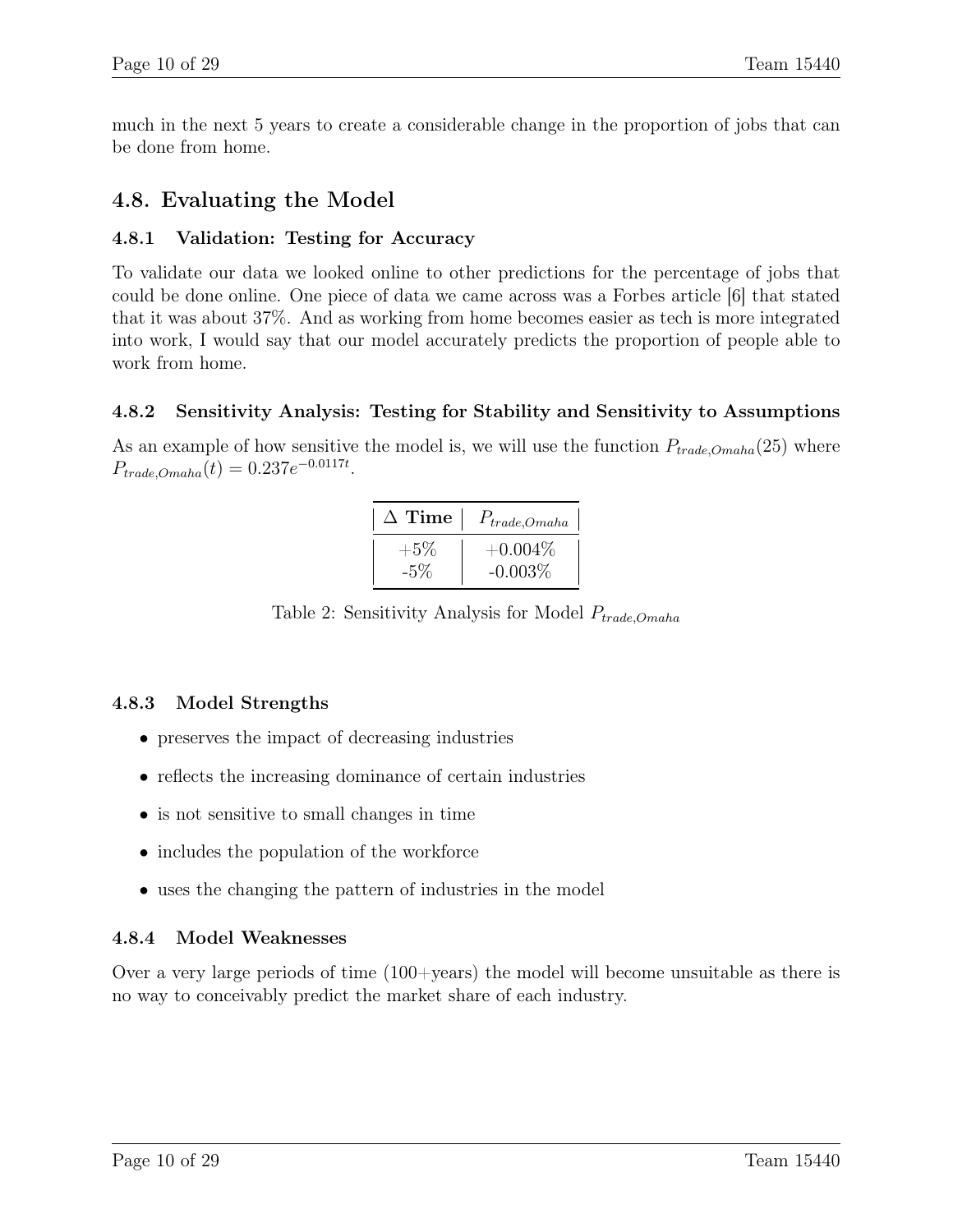# 5. Part II: Remote Control

# 5.1. Problem Statement

In this part of the problem we are asked to "create a model that predicts whether an individual worker whose job is remote-ready will be allowed to and will choose to work from home."

We take this to mean "given the characteristics of an individual worker such as their age, income, and family status, determine the probability that a worker with these characteristics will be allowed to and want to work from home, versus in the office. Then we compare this probability to a threshold value to give the binary answer of yes, the worker will work from home, or no, they won't."

This problem definition is advantageous because it scales more easily to larger numbers of people with the same characteristics, which will be needed when this model is reused in Q3. As human choices are not deterministic, a level of stochasticity can be employed if we use the probabilities, meaning not everyone with the same characteristics behaves in the same way.

# 5.2. Assumptions and Justifications

- 2.1. Whether a worker wants to work from home can be treated as independent of whether they are allowed to, and are in a remote-ready job. **Justification:** This is a logical assumption because it is plausible to want to work from home but not be allowed to, to want to work from home and be allowed to, to not want to work from home and not be allowed to, and to not want to work from home and not be allowed to. In a purely theoretical sense, workers can make a decision on what they want to do separately from what they are allowed to do.
- 2.2. 2019 ONS Data [3] for the proportion of workers of different ethnicities, sexes, professions, etc., is representative of the pre-pandemic probability that a worker of the given ethnicity/sex, etc., will work from home.

**Justification:** The data was collected with a large sample size by a substantial public statistics organization, so it is reasonable to suppose this is the case. We use the most recent pre-pandemic data, as this is likely to be the most representative.

- 2.3. We can account for the impact of the pandemic on working from home by applying a pandemic constant correction factor. **Justification:** This reflects how attitudes have changed toward remote working over the course of the pandemic. It would be preferred to determine this on the level of an
- individual, but this requires data we don't currently have access to. See "Extending the Model." 2.4. The maximum age of a working person is 80 years and the minimum age is 20 years. **Justification:** This is probably an overestimate but should definitely not be an un-

derestimate, which is important for our model to avoid negative age multipliers.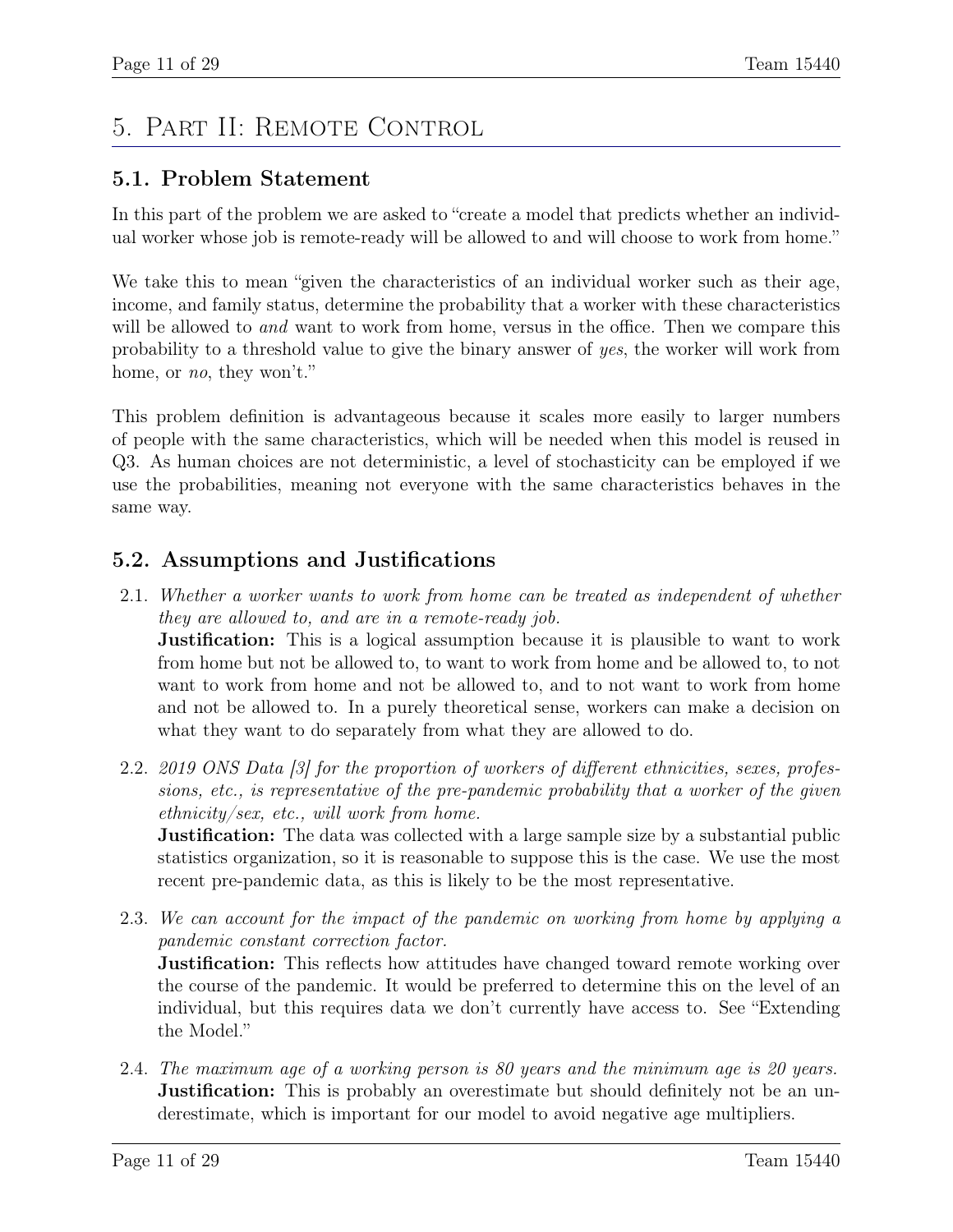2.5. Working age is (apart from the above constraints), normally distributed with mean 35 and standard deviation 10

**Justification:** This is likely because we would expect ages to be roughly symmetrical as there are factors which would both prevent younger workers getting into the labour market (education) and remove older workers (retirement). As we don't know the distribution and in the interests of time we make this assumption. By the 68–95–99.7 rule these parameter choices give us 99.7% of the data within the stated min/max, meaning artificially rounding values into this range has next to no effect.

#### 5.3. Analysing the Problem

It is insightful to represent the problem in probability notation. For a given worker, we define the following events.

- $W$ , the event that the worker wants to work from home.
- $R$ , the event that the worker's job enables them to work from home (remote ready job).
- A, the event that the worker's employer allows them to work from home.
- $W_p$ , the event that the worker wanted to work from home pre-pandemic.

We also define a pandemic correction c for the worker which is a multiplying factor so that

$$
P(W) = \min(1, c \cdot P(W_p))
$$
\n<sup>(7)</sup>

This is designed to reflect how the pandemic has changed attitudes towards remote working. With these events, what the question is asking for becomes clear:

$$
P((W \cap A)|R) \equiv \frac{P(W \cap A \cap R)}{P(R)}\tag{8}
$$

To simplify the notation we omit conditioning on all of the features of the worker, as we can determine the probabilities of events derived from W, A, R from the worker's features.

Under Assumption 2.1. we can perform the following manipulation:

$$
P((W \cap A)|R) \equiv \frac{P(W) \cdot P(A \cap R)}{P(R)} \equiv \frac{c \cdot P(W_p) \cdot P(A \cap R)}{P(R)} \equiv \frac{c \cdot P(W_p \cap A \cap R)}{P(R)} \tag{9}
$$

### 5.4. Defining Variables & Constant Parameters

#### 5.4.1 Identifying Factors Which Affect the Outcome

When it comes to determining which workers work from home, the following factors were considered to be important. These were then condensed into variables for the model below.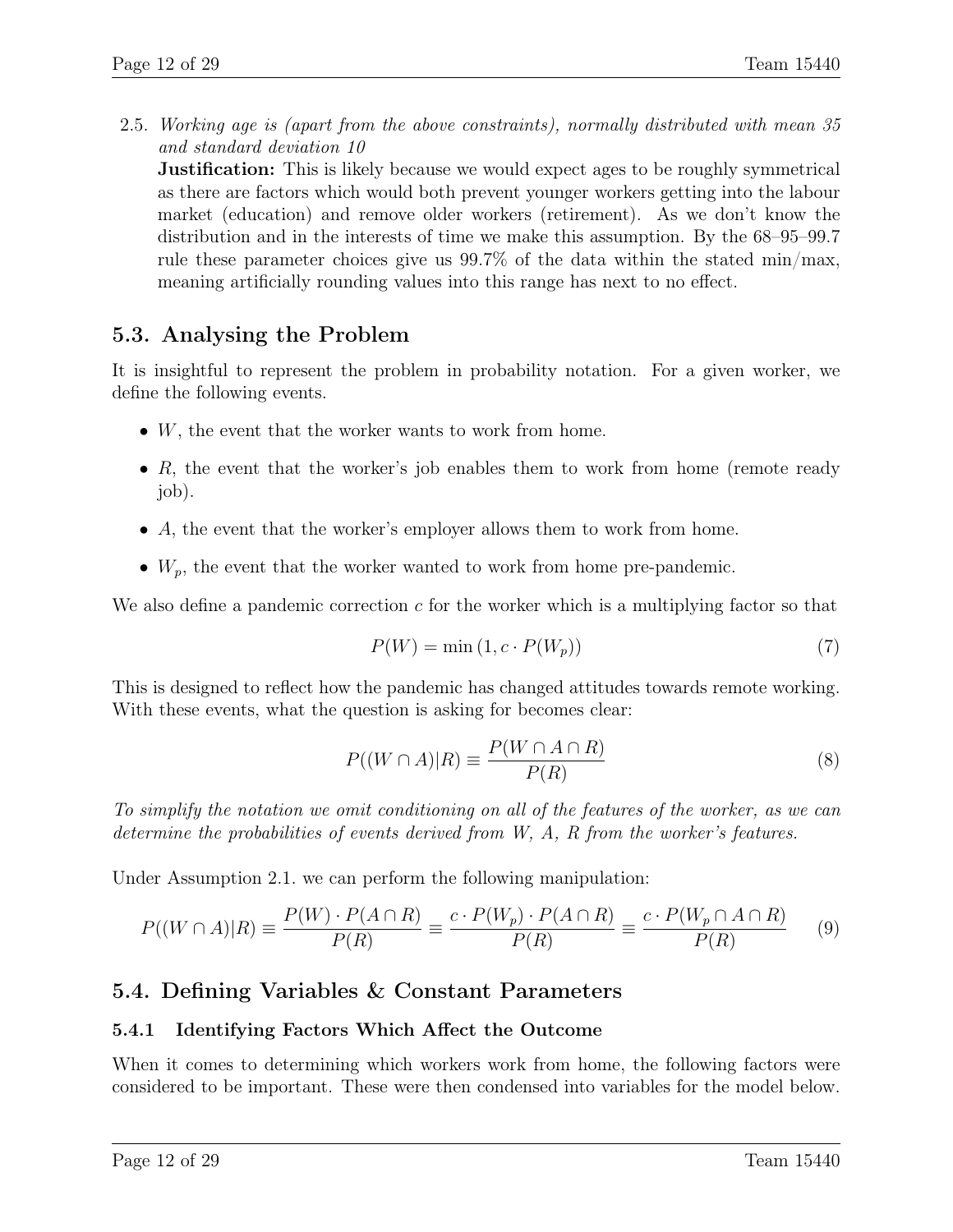$\bullet$  Age

**Justification:** The age of a worker will affect how "tech-savvy" they are, and remote working requires advanced use of digital technology. It will also affect how much of an active social life the worker has.

• Commute Time

**Justification:** In [2], the authors determine that "work-life balance was the greatest positive" of homeworking, and time spent commuting is reduced by homeworking, which affects work-life balance.

• House Features

**Justification:** Working from home is dependent on whether or not a given worker has the space at home to concentrate and work.

• Income

**Justification:** Working from home requires less transport costs, which saves money, but infrastructure such as a good broadband connection is required.

 $\bullet$  Sex

**Justification:** This may affect the way in which the person socializes with work colleagues, which could be an incentive to come into the office.

• Industry

**Justification:** This affects their potential productivity when working from home, which may determine whether they are allowed to work from home.

The following features were discounted for the given reasons:

• Family Characteristics

**Justification:** Workers with young children may need to work from home to look after them, or alternatively may be distracted by them and want to work in the office. It was deemed not worth the time to investigate which of these is most likely. It can also be argued that the worker should not have to see their children if they are working from home; they may use a childminder.

• Income

**Justification:** Unfortunately we didn't have the required data to perform the below analysis for income as well as the factors used.

• Size of Team - how many others are working from home?

**Justification:** It is important to maintain a workplace culture, so for large organizations some staff may be required to come into the office, while for small businesses working from home may be preferred to cut costs. However, the data was not available, and so this feature had to be discarded.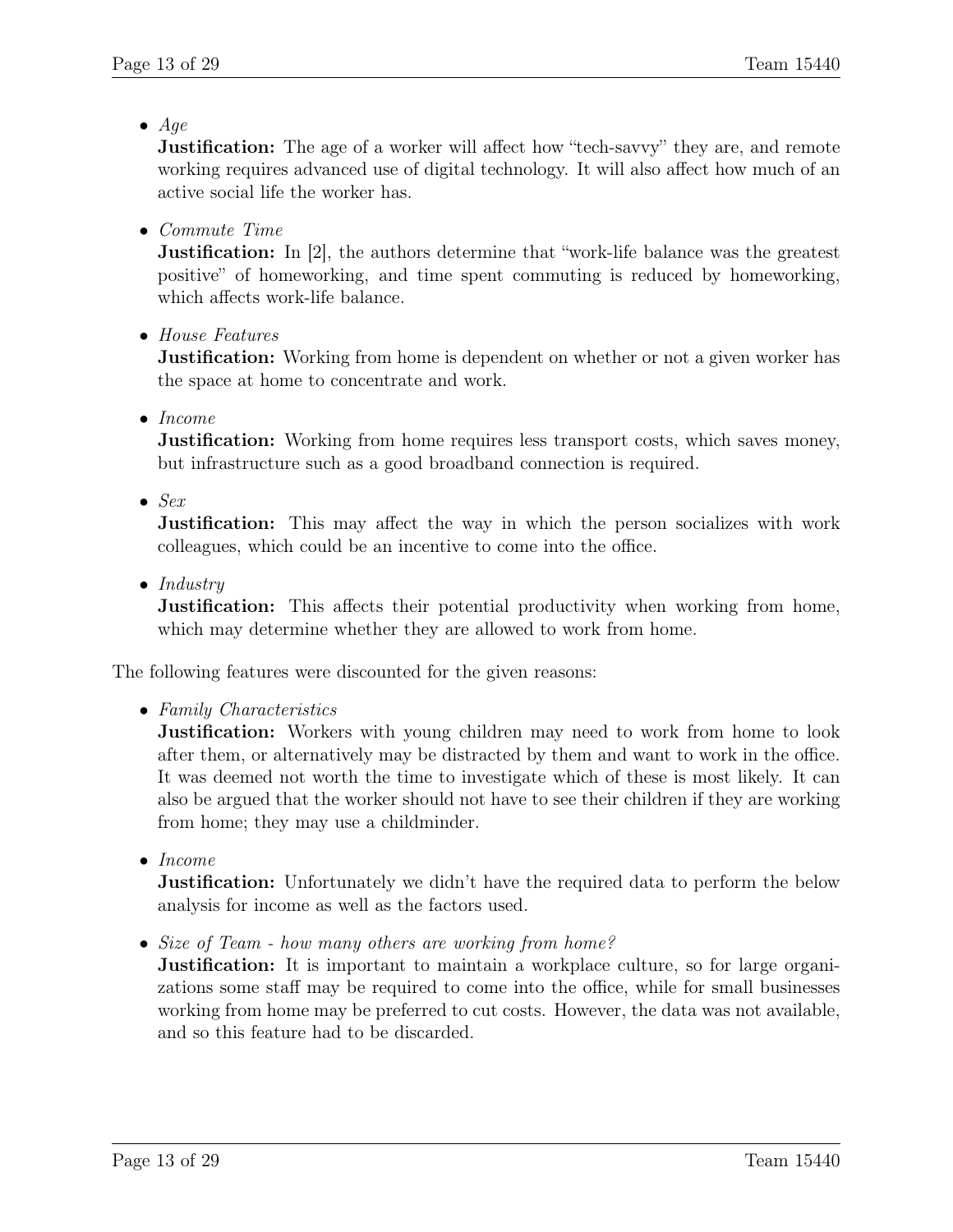| <b>Type</b> | Symbol           | Definition                                                                                                                                                                                                                                                                              | Value                                                                                                                       | Units |
|-------------|------------------|-----------------------------------------------------------------------------------------------------------------------------------------------------------------------------------------------------------------------------------------------------------------------------------------|-----------------------------------------------------------------------------------------------------------------------------|-------|
| Constant    | $\sigma$         | Age standard deviation                                                                                                                                                                                                                                                                  | 10                                                                                                                          | years |
| Constant    | $\mu$            | Age mean                                                                                                                                                                                                                                                                                | 35                                                                                                                          | years |
| Variable    | $\boldsymbol{A}$ | Age of a given worker                                                                                                                                                                                                                                                                   | $20 < A < 80$                                                                                                               | years |
| Variable    | S                | Sex of a given worker                                                                                                                                                                                                                                                                   | Male/Female                                                                                                                 | years |
| Variable    | E                | Ethnicity of a given worker                                                                                                                                                                                                                                                             | White/Mixed/Black/Asian/Other                                                                                               | None  |
| Variable    | $\boldsymbol{I}$ | Industry in which a given worker<br>works                                                                                                                                                                                                                                               | Selected from the ONS Standard<br>Industrial<br>Classification<br>(SIC)<br>Grouping [1]                                     | None  |
| Variable    | L                | Level of education of a given<br>worker                                                                                                                                                                                                                                                 | No Qualification, GCSE, A Level,<br>etc. American and British quali-<br>fications converted to standardise<br>as necessary. | None  |
| Variable    | T                | Time a worker works                                                                                                                                                                                                                                                                     | Part Time or Full time                                                                                                      | None  |
| Variable    | $\mathcal{C}$    | Commute Length of a given<br>worker                                                                                                                                                                                                                                                     | $0$ to $10000$                                                                                                              | m     |
| Variable    | $\boldsymbol{H}$ | Whether their house allows work<br>from home or not, i.e., do they<br>have a quiet place to work, based<br>on average house sizes in the re-<br>gion                                                                                                                                    | True/False                                                                                                                  | None  |
| Constant    | $\overline{c}$   | Pandemic WFH attitudes correc-<br>We choose this value be-<br>tion.<br>cause data from $[7]$ , Figure 3,<br>suggests that (cancelling out the<br>hugely improved and worsened re-<br>actions) the average tolerance of<br>working from home increased by<br>$40\%$ during the pandemic. | 1.4                                                                                                                         | None  |

#### 5.4.2 Table of Variables/Constants

Table 3: Summary of Problem 2 Variables & Constant Parameters

# 5.5. Developing the Model

From section 5.3, we identify that in order to get the output answer, we need to obtain  $P(R)$ and  $P(W_p \cap A \cap R)$ . c was set as 1.4, as explained above.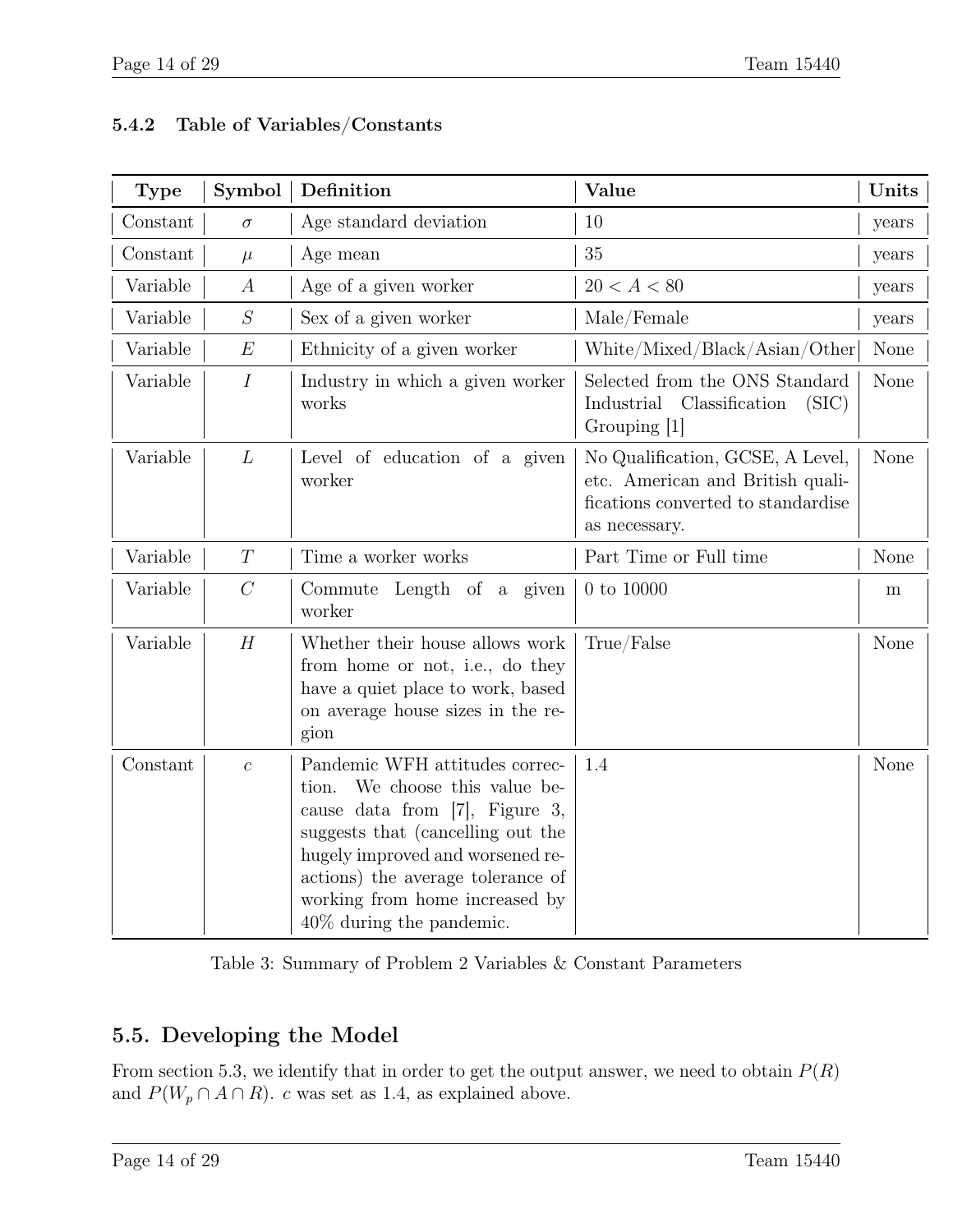- $P(R)$  can simply be determined based on the worker's industry using the given data in D3 [8]. This tells us the proportion of jobs in a given industry being remote-ready. We could also use the model from Part I here; however, we decided not to as that brings in the additional complexity of the city the worker comes from. This should only be brought in at Part III and not Part II.
- $P(W_p \cap A \cap R)$  is the overall probability that this worker worked from home prepandemic (as a worker works from home if and only if they want to, are allowed to, and can). We can determine this based on historical work-from-home data for the UK from the ONS [3]. This is the backbone of the model in the determination of  $P(W_n \cap A \cap R)$ .

The ONS data [3] is provided in the following format. We convert this into a Python dictionary format, enabling easier processing.

| <b>Full-time</b> |              |         |        |                                       |
|------------------|--------------|---------|--------|---------------------------------------|
|                  |              |         |        | Agriculture, forestry and fishing (A) |
|                  | <b>Never</b> | Mainly  |        | <b>Recently Occasionally</b>          |
| 2011             | 62.90%       | 3.83%   | 7.10%  | 26.17%                                |
| 2012             | 6938%        | 245%    | 7 19%  | 20.98%                                |
| 2013             | 64.42%       | 4.21%   | 5.30%  | 26.08%                                |
| 2014             | 59 32%       | 3 90%   | 10 67% | 26 11%                                |
| 2015             | 66.54%       | 5 1 1 % | 641%   | 21 93%                                |
| 2016             | 63.34%       | 5.62%   | 8.73%  | 22.32%                                |
| 2017             | 68.70%       | 4.34%   | 6.55%  | 20.41%                                |
| 2018             | 67.36%       | 5.87%   | 4.48%  | 22.29%                                |
| 2019             | 62.22%       | 6.95%   | 6.03%  | 24.81%                                |
| 2020             | 67 63%       | 749%    | 10 73% | 14 14%                                |
|                  |              |         |        |                                       |

Figure 5.1: An example data table from the ONS data. The 2019 data was extracted, as it was the most recent, and converted into Python format for easy usage. See DataONS.py in the appendix.

The model created relies on technical computing through the use of object-oriented programming to represent a person. We made this choice because it is easy and computationally cheap to spin up new instances of an OOP object, meaning it would work well when the model is reused in Part III for the Monte Carlo simulation.

The model works in the following way:

- 1. Determine the overall proportion of people actually working from home pre-pandemic, and call this the baseRate.
- 2. For each of the person's characteristics, such as their ethnicity, whether they work full time or part time, etc., we use ONS data to determine the percentage of people working from home within these categories.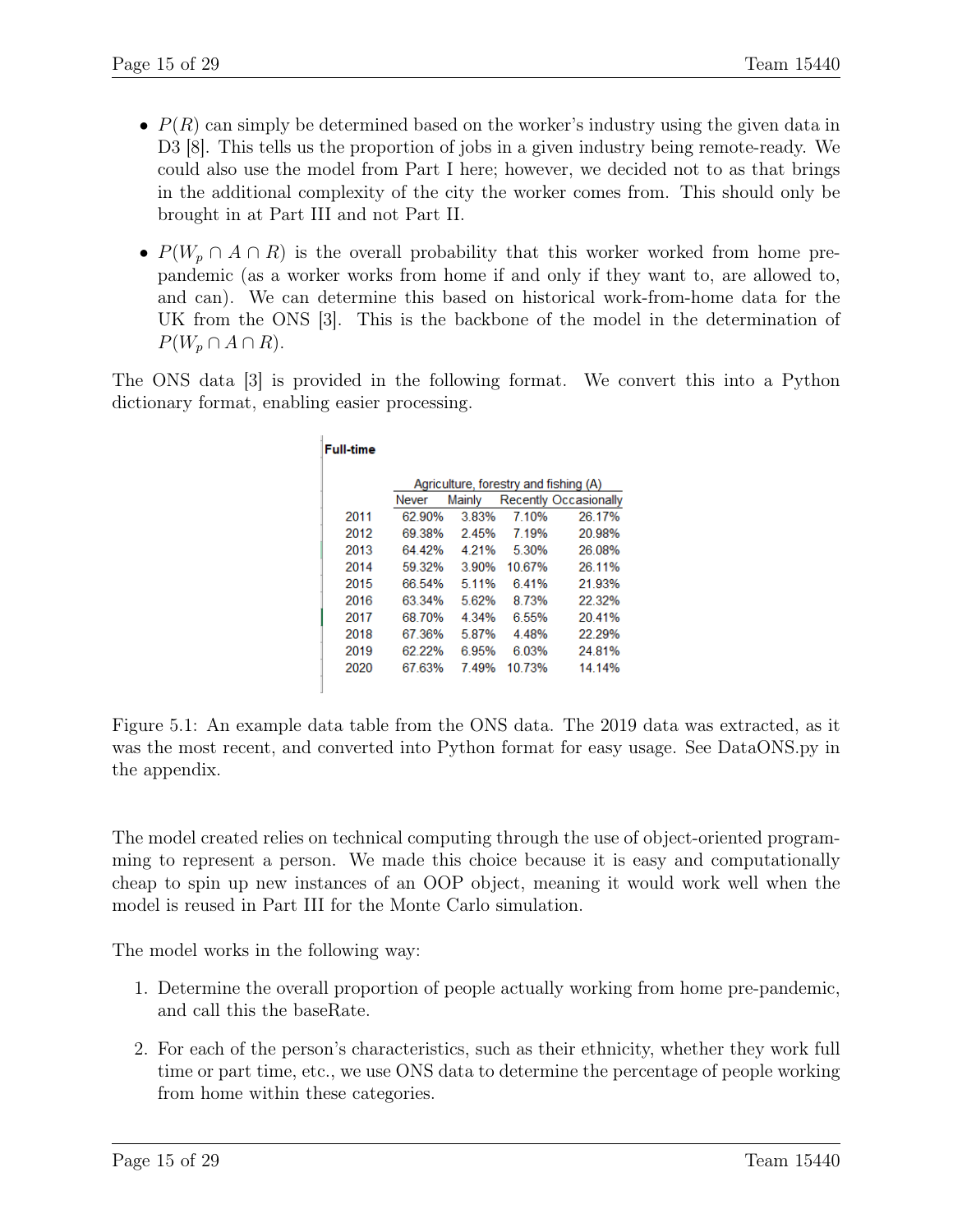- 3. We then divide these by the baseRate so that if a particular industry is "bang average," no change is made to the probability of working from home pre-pandemic, whereas if a given industry is more or less prone to working from home, we multiply the baseRate probability by the factor industry rate over baseRate, for example.
- 4. This process of multiplying the rate is repeated for each of a given person's characteristics.
- 5. We then incorporate the continuous (non-categoric) factors affecting working from home of commute distance and age. To incorporate commute distance we take the tanh of the commute distance in km and multiply it by the current probability of working from home for the person. This is justified because tanh goes through the origin, which means that if a person has 0 commute distance their chance of working from home becomes 0 because it is no extra effort to go into the office. As the person gets further away from the office (commute lengthens) the probability of working from home increases as they will not want to have to commute. We use tanh because it peaks at 1, meaning we can't increase the probability of working from home above 1, and once a worker gets far from their office an increase of 1km has less effect.
- 6. To incorporate the age of the worker we again multiply the current probability by a new value, which in this case is defined as multiplying factor =  $1.5 - 0.5 \cdot e^{\frac{A-20}{80}}$ . This yields the desired behaviour of a steady decline in likelihood of working from home with age; starting at 1 for a 20-year-old due to level of tech savviness.

# 5.6. Applying & Evaluating the Model (Results)

To evaluate the model we consider some example people. It's impossible to try all of the many intersections of the different factors, but we think the following demonstrates a range of logical behaviours. The model's successful integration into Part III leading to reasonable results suggests it is good. See that section for more details.



Figure 5.2: Input to the model to apply and evaluate it

```
Koolania.
0.634931494926454
0.3267207480369347
0.5549085829395297
0.15157197037077277
0.5296584643434392
```
Figure 5.3: Probabilities of the respective people working from home.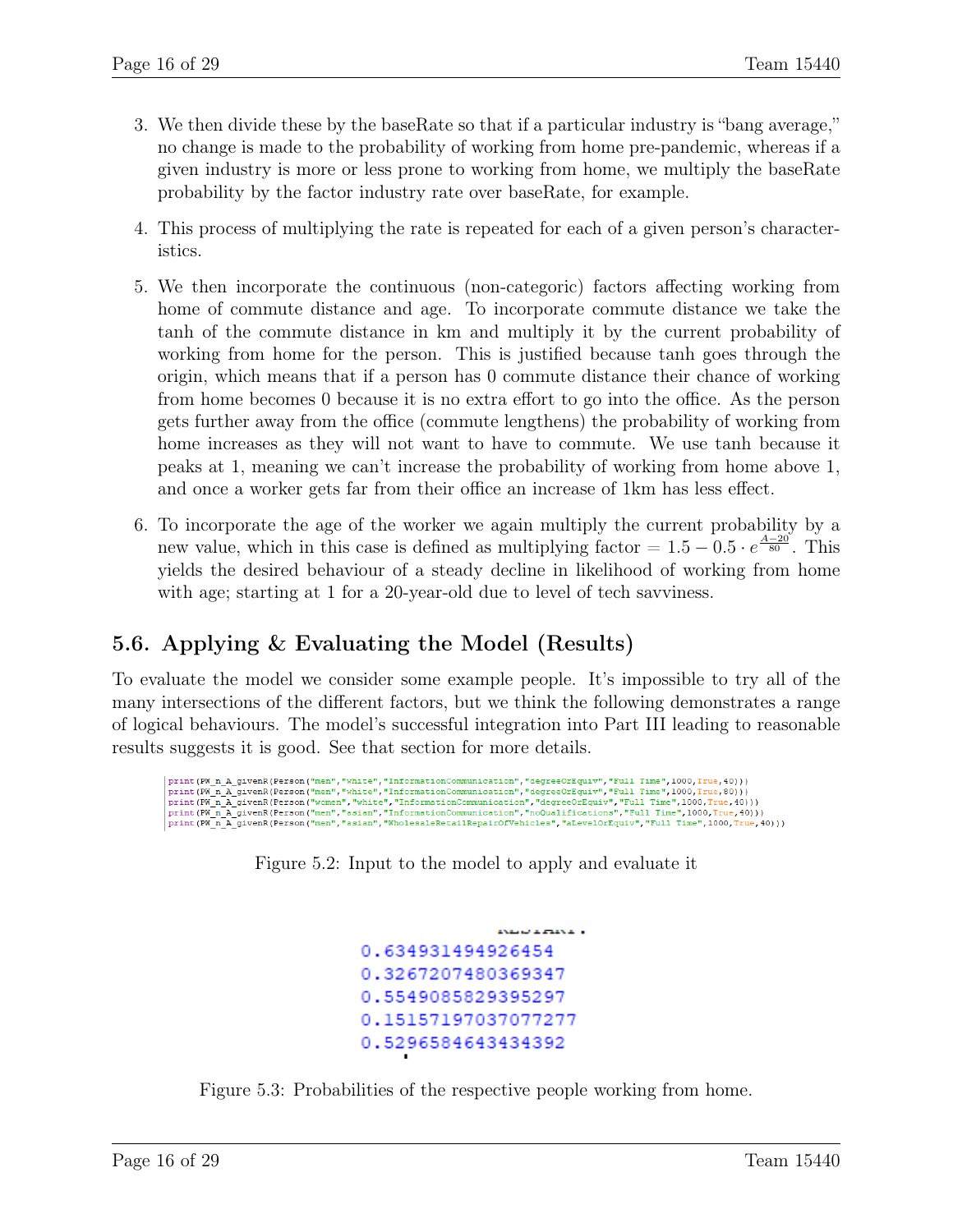# 6. Part III: Just a Little Home-work

### 6.1. Problem Statement

In this section of the challenge, we are asked to "synthesize [our] models from the first two questions to create a model which, for a given city, estimates the percentage of workers who will work remotely."

This should work for 2024 and 2027 in the same cities considered previously, namely, Seattle, Omaha, Scranton, Liverpool, and Barry, and then be used to determine a relative ranking for the different cities of the impact of remote working on them.

### 6.2. Assumptions and Justifications

- 3.1. There are no major changes to the population demographic between now and 2027. **Justification:** It is reasonable to assume that there will not be any significant changes to the factors that affect the population demographic. This includes percentage of population that are of working age to be constant, and there will be no net change in migration, as well as things like ethnicity and education levels as we have used current data to make predictions about these values for the future. This is reasonable as 2024 and 2027 are not that far away.
- 3.2. The impact of house size on working from home can be modeled as 90% of people having the housing space and bandwidth to work from home. **Justification:** Due to a lack of time and consistent data we make this general assumption for all of the cities considered.
- 3.3. Within each sex, for example, each ethnicity is distributed in the same way as it is for the whole population. That is, ethnicity and sex and the other ways the population is to be divided are independent.

**Justification:** This is a reasonable assumption to make because we don't have a breakdown of the individual characteristics of each person. As we generate a large random population the impact of this evens out.

# 6.3. Analysing the Problem

It is valuable to take a moment to understand the characteristics of what we have developed so far and what we need for this part. While Part I of the problem studies, on the level of cities and their industries, the proportion of jobs being "work from home ready," Part II asks on the individual level whether someone who can work from home will do so.

For Part III we require a model which will, on the city level, determine the proportion of people who will actually work from home. Hence this leads us to the plan of using a simple agent-based model to combine the individual and whole city characteristics. We will use results from Part I to identify the number of people in each industry in each city in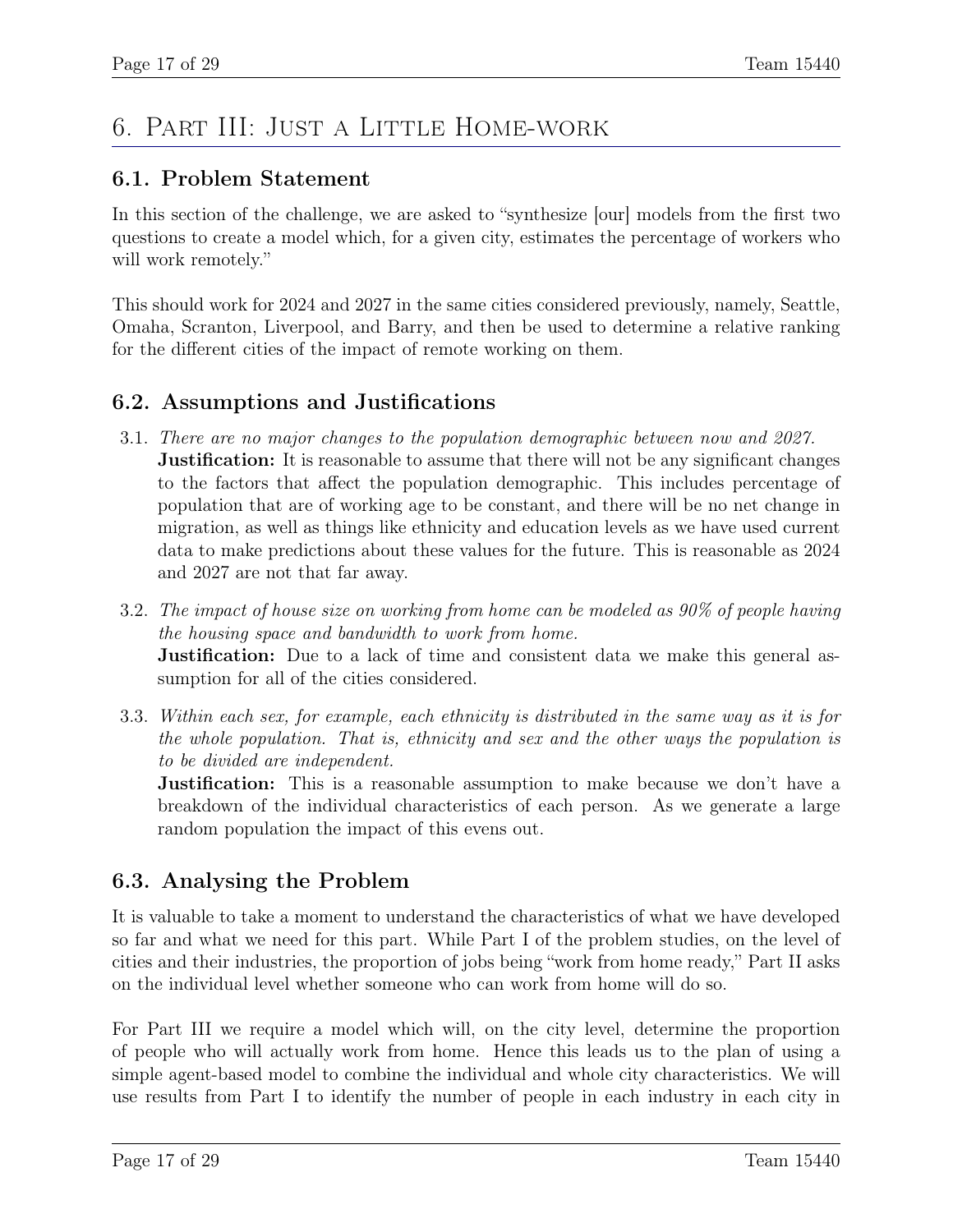2024 and 2027, then use a Monte Carlo simulation to create a profile for each member of the population of each city. Each profile can be run through the model from Part II to produce a probability of the given person working from home, and using a random variable we can count them in or out. Then summing for the whole population allows us to obtain percentages.

### 6.4. Defining Variables & Constant Parameters

#### 6.4.1 Identifying Variables and Determining Constant Values

As we rely on the model from section 2 to identify the work-from-home preferences of a given individual, we use here the same input data as we used there for each person.

#### 6.4.2 Table of Variables/Constants

|  | Type   Symbol   Definition                                                                                                                                                                        | Value   Units |
|--|---------------------------------------------------------------------------------------------------------------------------------------------------------------------------------------------------|---------------|
|  | Variable $\mid N_{I,C,T} \mid$ The number of people in in- $\mid$ - $\mid$ 1000 people<br>$^\ensuremath{\dag}$ dustry I in city C at time T. $_\ensuremath{\mathrm{1}}$<br>$^+$ As in Part I $\,$ |               |

Table 4: Summary of Problem 3 Variables & Constant Parameters

# 6.5. Developing the Model

We use a Monte Carlo simulation in which we determine the expected population in 2024 and 2027 of each of the cities investigated. For each member of the population, we generate a Person object so that overall the characteristics of the employees match the summary statistics for the town. This generation is performed with the recursiveGen algorithm, which takes a number of people it must generate, a city, and a year. It splits the population in half for each sex, then calls itself to split each of these groups into sections for ethnicity based on the relevant city's ethnicity percentages, and so on for all of the other factors. At the base case, it has generated a value for all of the attributes of the Person class, so it instantiates a number of Person objects equal to amount. It calls the Part II model on these people and sums the results to give a total number of people working from home in 2024 and 2027 for each city. This is then converted to a percentage in each case.

# 6.6. Applying the Model (Results)

Using this model we achieve the following results for the percentage of people working from home: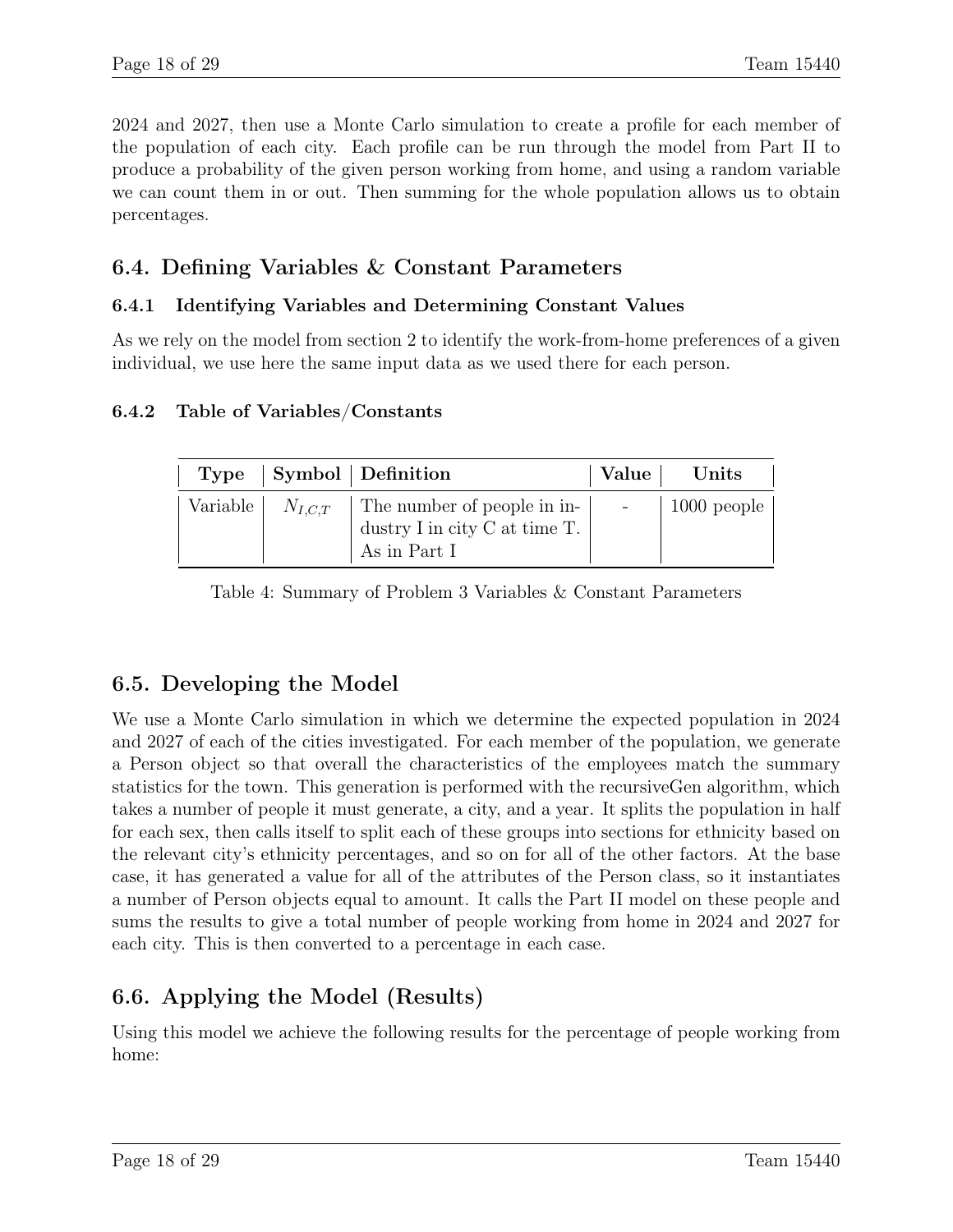| Result Year |        |     | 2024 predictions   2024 ranking   2027 predictions   2027 ranking |     |
|-------------|--------|-----|-------------------------------------------------------------------|-----|
| Barry       | 26.51% | 4th | 26.59%                                                            | 5th |
| Liverpool   | 27.37% | 3rd | 29.13%                                                            | 3rd |
| Omaha       | 29.07% | 2nd | 29.26%                                                            | 2nd |
| Seattle     | 30.73% | 1st | 32.45%                                                            | 1st |
| Scranton    | 26.36% | 5th | 26.63%                                                            | 4th |

Table 5: Summary of Problem 3 Results for 2024 & 2027

As is to be expected, the most technological city on Earth is to be most revolutionised by remote working, while a small town in Wales where the main industries have always been mining and fishing [4] serves less to benefit. This suggests that as a country if we desire fairness and equality of opportunity we should invest more in remote working capacity for smaller towns like Barry.

### 6.7. Evaluating the Model

#### 6.7.1 Validation: Testing for Accuracy

The model returns a plausible result. The latest ONS figures suggest that 30% of working adults work from home either partially or exclusively [5]. A modest increase on pre-pandemic levels is to be expected.

#### 6.7.2 Sensitivity Analysis: Testing for Stability and Sensitivity to Assumptions

Due to time constraints we could only perform this analysis on 2024 results. It is desirable

| $\Delta$ Pandemic Cor-   Barry   Liverpool   Omaha   Seattle   Scranton |          |           |          |          |          | Average   |
|-------------------------------------------------------------------------|----------|-----------|----------|----------|----------|-----------|
| rection Constant                                                        |          |           |          |          |          |           |
| $+10\%$                                                                 | $+9.7\%$ | $+9.8\%$  | $+9.9\%$ | $+9.8\%$ | $+9.7\%$ | $+9.78\%$ |
| $+5\%$                                                                  | $+4.5\%$ | $+4.9\%$  | $+4.9\%$ | $+4.8\%$ | $+4.6\%$ | $+4.74\%$ |
| $-5\%$                                                                  | $-4.8\%$ | $-4.7\%$  | $-5.0\%$ | $-4.7\%$ | $-5.1\%$ | $-4.86\%$ |
| $-10\%$                                                                 | $-9.7\%$ | $-10.0\%$ | $-9.9\%$ | $-9.9\%$ | $-9.9\%$ | $-9.88\%$ |

Table 6: Sensitivity Analysis for Model 3

for the impact of changing model assumptions to be as low as possible so that if they are wrong, the model is not rendered useless. The most obvious assumption made here was the choice of 1.4 for the pandemic correction constant. We see that varying this changes the percentage of people working from home in the expected way, with change magnitude always less than or equal to the change in the constant c, which is good.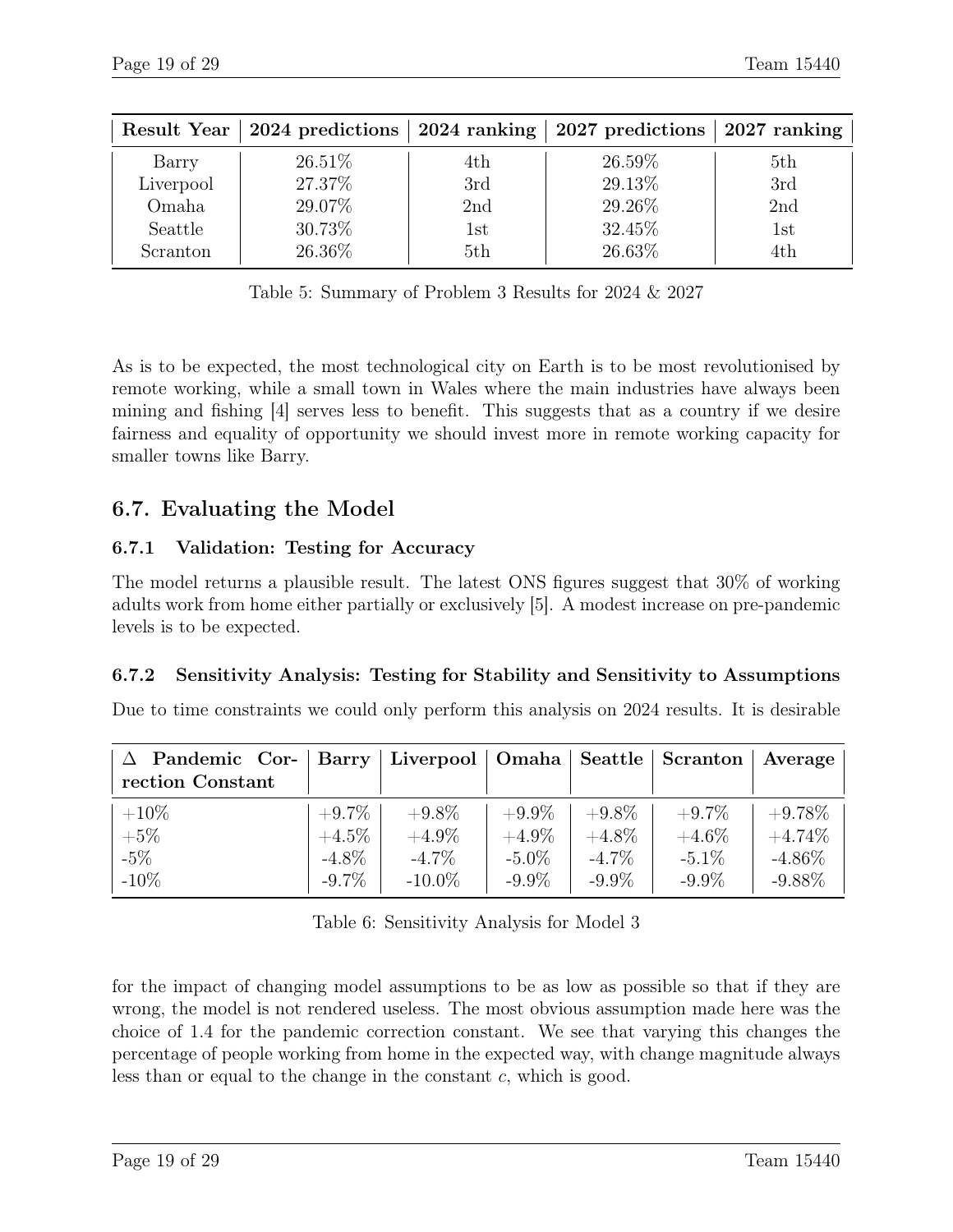#### 6.7.3 Model Strengths

The model inputs a wide range of factors, including population and job demographics, which means the model can be used for any city with such data values, Furthermore all predicted results are between 26% and 34%, which is similar to current levels and significantly above pre-pandemic levels.

#### 6.7.4 Model Weaknesses

The main weakness of the model is that it is complicated and requires a lot of data on each city. It was time-consuming to format all of this data for each place and sector correctly for the program, so extending the model to other places would be painful.

#### 6.8. Extending the Model

If we had more time we would have

- performed greater validation on this model to ensure that it was accurate, by removing and varying other assumptions and parameters to identify the impact;
- simplified the model or factored out some of the data so as to be more easily extended to other cities.

# 7. Joining the Dots: Conclusions

In this paper, we investigated how trends towards homeworking can be applied into the future, in a post-pandemic society. In Part I of the problem, we are asked to determined the percentage of jobs that can work remotely in the 5 given cities, achieving results of around 40% of jobs being able to be completed remotely in each city, which is consistent with other data. In Part II, we identified, for a given worker who can work from home, whether they will actually work from home, considering the likelihood that they want to work from home and that they are allowed to work remotely. For example, we gave a white male IT Worker aged 40 63% chance of working from home. In Part III a fusion of the models for jobs (Part I) and for individuals (Part II) in the form of a Monte Carlo simulation was employed based on projected demographics of each town or city to obtain the expected proportion of remote workers. Results ranging from 26.5% for Barry in 2024 to 32.5% for Seattle in 2027 were logical.

As a result of our work, we make the policy recommendation for the Prime Minister that working from home will remain a substantial part of the UK and US workforces. He must consider it in future labour policies, and the impact of improved technology on the propensity to work from home should be factored into his levelling-up agenda.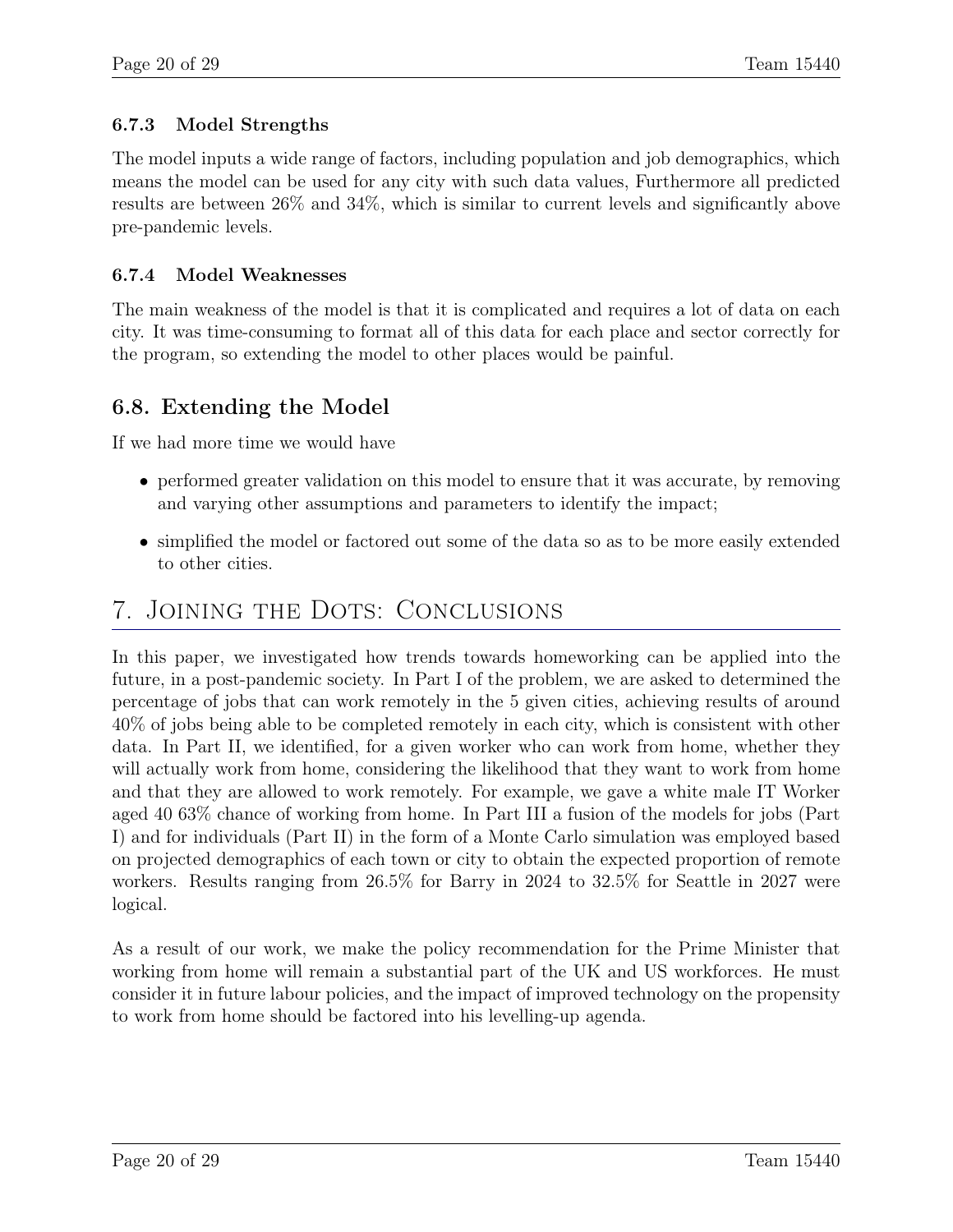#### 8. References

- [1] Office for National Statistics. UK SIC 2007. https: //www.ons.gov.uk/methodology/classificationsandstandards/ ukstandardindustrialclassificationofeconomicactivities/uksic2007, 2007. Accessed: 2022-26-02.
- [2] Office for National Statistics. Business and individual attitudes towards the future of homeworking, UK Business and individual attitudes towards the future of homeworking, UK: April to May 2021. https://www.ons.gov.uk/ employmentandlabourmarket/peopleinwork/employmentandemployeetypes/ articles/businessandindividualattitudestowardsthefutureofhomeworkinguk/ apriltomay2021, Jun 2021. Accessed: 2022-26-02.
- [3] Office for National Statistics. Homeworking in the UK, work from home status. https://www.ons.gov.uk/employmentandlabourmarket/peopleinwork/ labourproductivity/datasets/homeworkingintheukworkfromhomestatus, Apr 2021. Accessed: 2022-26-02.
- [4] Vale of Glamorgan. The Barry Story. https://www.valeofglamorgan.gov.uk/ Documents/Working/Regeneration/Economic-Development/The-Barry-Story.pdf. Accessed: 2022-26-02.
- [5] Office for National Statistics. Coronavirus (COVID-19) latest insights: Lifestyle. https://www.ons.gov.uk/peoplepopulationandcommunity/healthandsocialcare/ conditionsanddiseases/articles/coronaviruscovid19latestinsights/ lifestyle#homeworking, Feb 2022. Accessed: 2022-26-02.
- [6] Forbes Mark Travers. What Percentage Of Workers Can Realistically Work From Home? New Data From Norway Offer Clues. https://www.forbes.com/sites/ traversmark/2020/04/24/what-percentage-of-workers-can-realisticallywork-from-home-new-data-from-norway-offer-clues/?sh=377f0ebe78fe, Apr 2020. Accessed: 2022-26-02.
- [7] Nicholas Bloom Shivani Taneja, Paul Mizen. Working from home is revolutionising the UK labour market. https://voxeu.org/article/working-home-revolutionisinguk-labour-market, Mar 2021. Accessed: 2022-26-02.
- [8] SIAM. Remote Work: Fad or Future, MathWorks Math Modeling Challenge 2022. https://m3challenge.siam.org/node/559, Feb 2022. Accessed: 2022-26-02.
- [9] UK-Gov. School workforce in England. https://explore-education-statistics. service.gov.uk/find-statistics/school-workforce-in-england, 2020. Accessed: 2022-26-02.
- [10] UK-Gov. Number of health and care workers in England and Wales for 2019 and 2020. https://www.ons.gov.uk/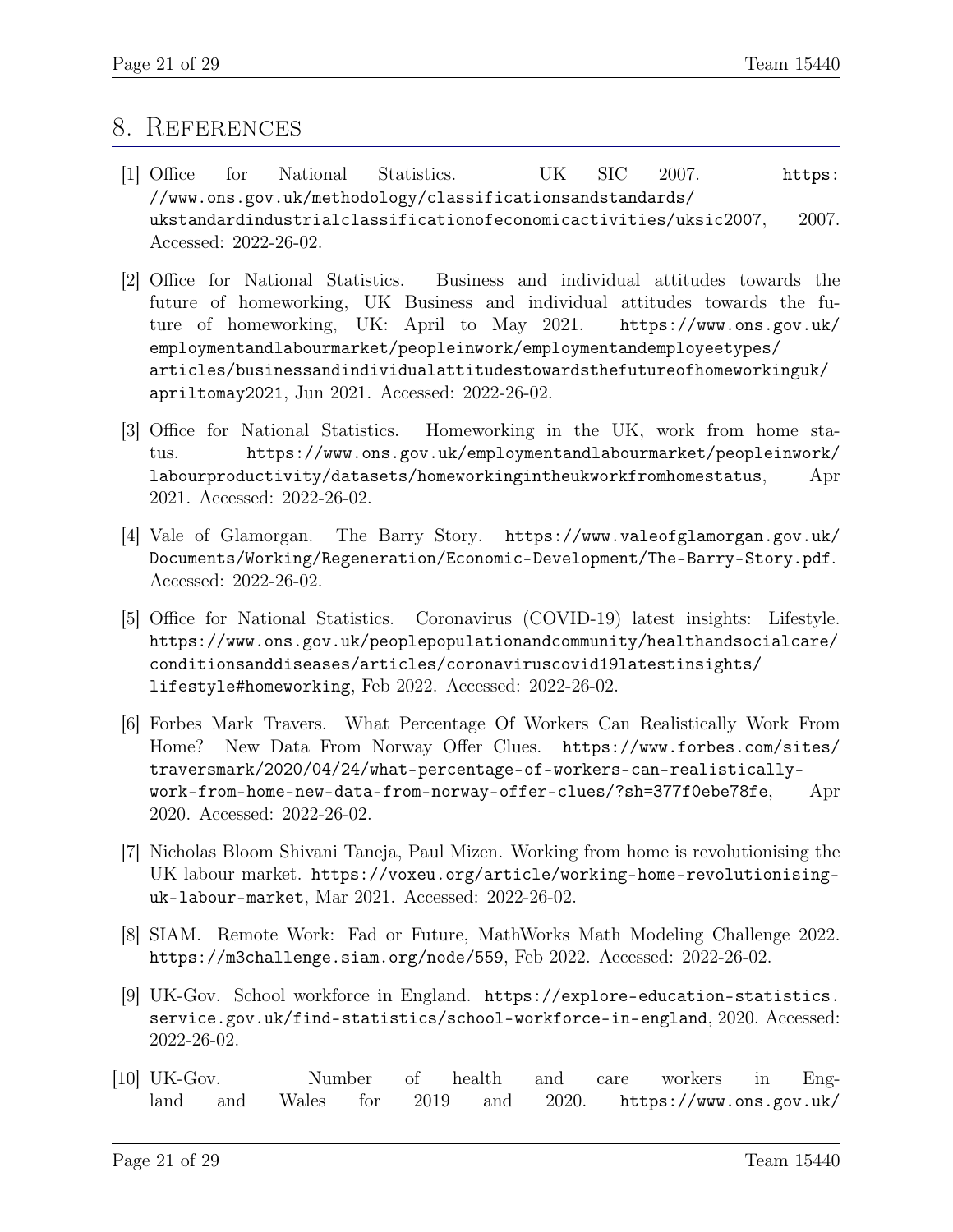peoplepopulationandcommunity/healthandsocialcare/healthcaresystem/ adhocs/13339numberofhealthandcareworkersinenglandandwalesfor2019and2020, 2021. Accessed: 2022-26-02.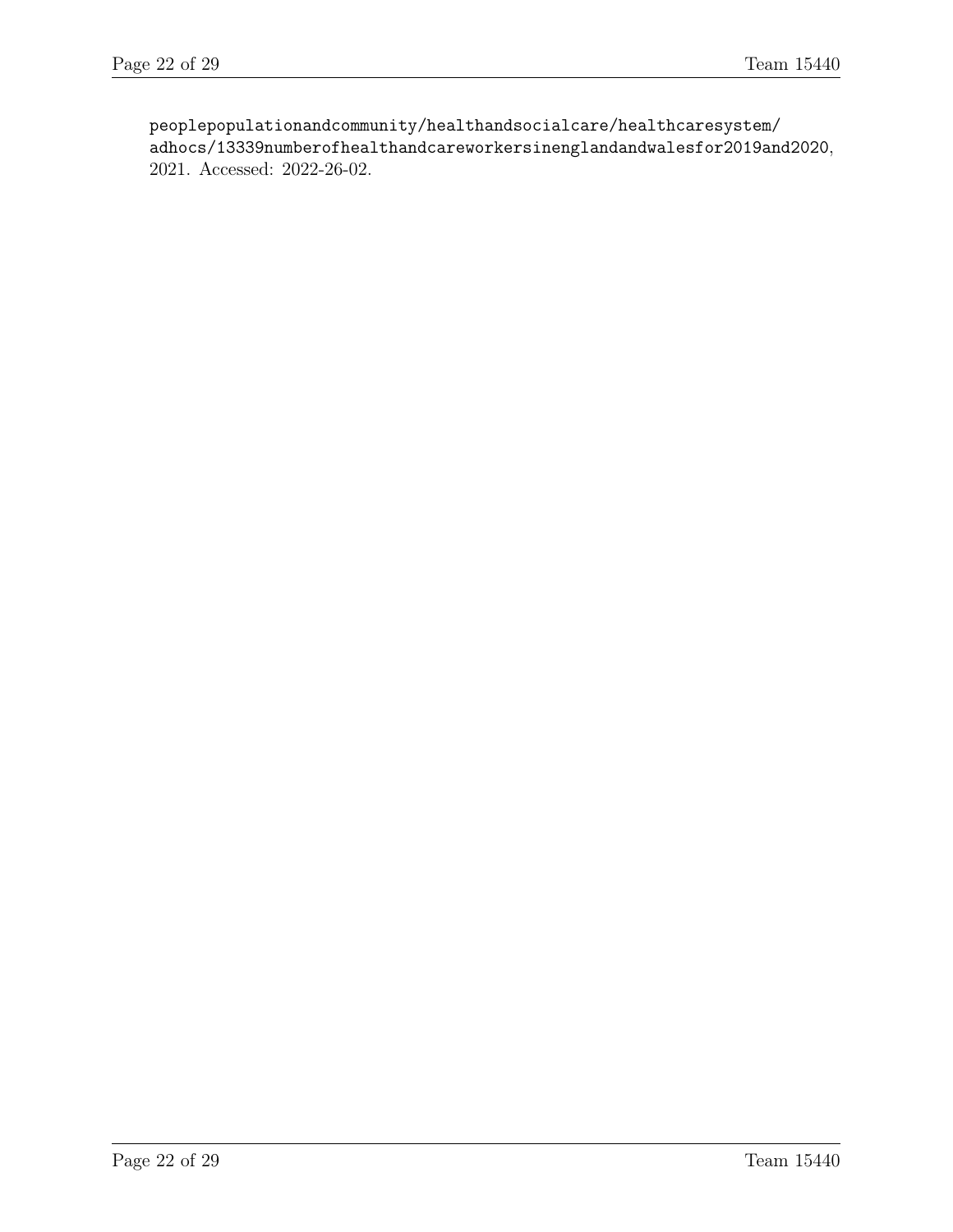# 9. Appendix: Code Listing for Technical Computing Consideration

#### 9.1. Part II

dataONS.py

```
1 \# \text{General numbers of people working from home ( millions, 2019)}2 | kNoWFH_2019 = 23.7697353 \mid \text{kWFH}_{2}019 = 8.6151134
5 \mid \text{\#Sex} (2019) - \text{WFH} Percentage6 kNoWFH_men_2019 = 12.559057
7 \mid \text{kWFH\_men\_2019} = 4.597262008 kNoWFH_women_2019 = 11.210678<br>9 kWFH women 2019 = 4.01785100
    kWFH_{\texttt{}} women_2019 = 4.01785100
10 sexWFH = \{ "men": kWFH_men_2019 / (kWFH_men_2019+kNoWFH_women_2019), "women": kWFH_women_2019 / (←
         kWFH_men_2019+kNoWFH_women_2019 ) }
11
12 #Ethnicity (2019) – WFH Percentage
13 ethnicityWFH = {"white":1-0.726982116699218,"mixed":1-0.677182853221893,"asian"←
         : 1 −0. 7 8 6 8 1 6 7 1 6 1 9 4 1 5 2 , " bl a c k " : 1 −0. 8 2 5 7 4 9 6 9 5 3 0 1 0 5 5 , " o t h e r " :1 −0.78287649154663}
14
15 \#Industry (2019)
16 #Note: Wanted to use BLS categories but the ONS data was given as percentages making \leftrightarrowcombining difficult without the raw totals.
17 | industryFT_WFH = \{ "Agriculture For estry Fishing ":1-0.622196853160858,
18 | "Mining Utilities ": 1 - 0.760932683944702,
19 | "Manufacturing ":1-0.788643658161163,
20 \vert "Construction":1-0.751720190048217,
21 | "WholesaleRetailRepairOfVehicles":1-0.822654724121093,
22 | "TransportStorage":1-0.883512794971466,
23 | "AccommodationFoodServices":1-0.856739997863769,
24 | "InformationCommunication":1-0.530150711536407,
25\; \mid "FinancialServicesRealEstate":1-0.638728022575378,26  | " ProfScientificTechnicalActiv " :1−0.590569615364074,
27 | "AdminSupportServices":1-0.747599959373474,
28 | "PublicAdminDefence":1-0.708281695842742,
29 | "Education":1-0.60731154680252,
30 | "HealthSocialWork":1-0.771711289882659,
31 | "OtherServices": 1-0.660328805446624}
32
33 | industryPT_WFH = \{34 | "Agriculture For estry Fishing ": 1 - 0.744184255599975,
35 | "Mining Utilities": 1 - 0.653858661651611,
36 | "Manufacturing ":1-0.721013069152832,
37 \vert "Construction": 1 – 0.657320737838745,
\frac{38}{\text{}} "WholesaleRetailRepairOfVehicles":1-0.917843580245971,<br>39 "TransportStorage":1-0.865761935710906
    " TransportStorage ": 1 - 0.865761935710906,
40 "AccommodationFoodServices " : 1 −0. 9 3 3 9 1 7 2 8 4 0 1 1 8 4 ,
41 " In formationCommunication " : 1 −0. 4 9 7 1 1 1 7 6 7 5 3 0 4 4 1 ,
42 | "FinancialServicesRealEstate":1-0.628497898578643,
43 \begin{array}{l}\n\text{''} \text{ProfScientific Technical Activity} \text{''}: 1 - 0.505080223083496, \\
\text{''} \text{AdminSupport Services} \text{''}: 1 - 0.806695878505706.\n\end{array}"AdminSupportServices":1 - 0.806695878505706,
45 " PublicAdminDe fence " : 1 −0. 7 4 4 8 5 7 5 4 9 6 6 7 3 5 8 ,
46 " Education " : 1 −0. 7 2 8 5 2 7 0 6 9 0 9 1 7 9 6 ,
47 | "HealthSocialWork":1-0.824699640274047,
48 | "OtherServices":1-0.748933792114257
49 }
50
51 #Education
52 educationWFH = {
53 " no Qualifications": 1-0.892920076847076,
```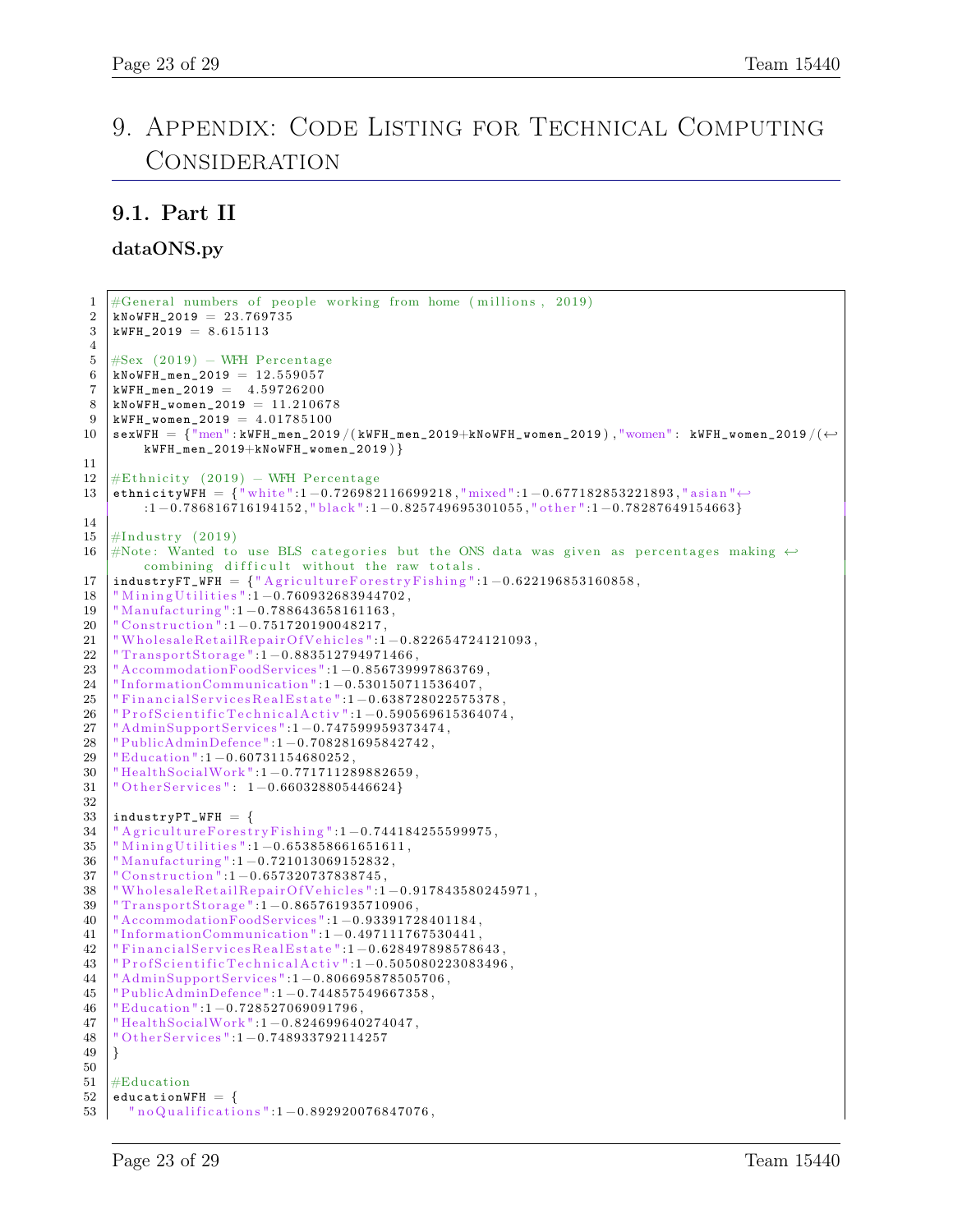```
54 | "entryLevel":1-0.837141454219818,
55 " gcseOrEquiv " : 1 −0. 7 8 0 6 7 7 2 5 8 9 6 8 3 5 3 ,
56 " aLevelOrEquiv " : 1 −0. 7 2 2 4 2 3 9 1 1 0 9 4 6 6 5 ,
57 " degreeOrEquiv " : 1 −0. 6 4 9 7 5 0 0 5 3 8 8 2 5 9 8 ,
58 " higher Degree ": 1 - 0.573047816753387
59 }
60
61
62 | industryFT_WFH = \{ "Agriculture For estry Fishing ":1-0.622196853160858,
63 | "Mining Utilities": 1-0.760932683944702,
64 "Manu facturing " : 1 −0. 7 8 8 6 4 3 6 5 8 1 6 1 1 6 3 ,
65 \vert "Construction":1-0.751720190048217,
66 | "WholesaleRetailRepairOfVehicles":1-0.822654724121093,
67 | "TransportStorage":1-0.883512794971466,
68 "AccommodationFoodServices " : 1 −0. 8 5 6 7 3 9 9 9 7 8 6 3 7 6 9 ,
69 " In formationCommunication " : 1 −0. 5 3 0 1 5 0 7 1 1 5 3 6 4 0 7 ,
70 | "FinancialServicesRealEstate":1-0.638728022575378,
71 | "ProfScientificTechnicalActiv":1-0.590569615364074,
72 | "AdminSupportServices":1-0.747599959373474,
73 | "PublicAdminDefence":1-0.708281695842742,
74 | "Education":1-0.60731154680252,
75 | "HealthSocialWork":1-0.771711289882659,
76 | "OtherServices": 1-0.660328805446624}
77
78 #D3 remote work data \rightarrow matched up against industries from the ONS.<br>79 P BIndustry = \{\n\} Agriculture Forestry Fishing <sup>n</sup>:0.01
    P_RIndustry = {"AgricultureForestryFishing":0.01,
80 | "Mining Utilities" 0.01,
\begin{array}{c} \text{81} \begin{array}{|l} \text{``Manufacturing'':0.01}\,, \\\text{82} \end{array} \end{array}" Construction<sup>"</sup> : 0.01,
83 | "WholesaleRetailRepairOfVehicles":0.28,
84 | "TransportStorage": 0.03,
85 | "AccommodationFoodServices": 0.05,
86 | "InformationCommunication":1,
87 | "FinancialServicesRealEstate": 0.88,
88 | "ProfScientificTechnicalActiv":0.98,<br>89 | "AdminSupportServices":0.65,
     "AdminSupportServices": 0.65,
90 | "PublicAdminDefence": 0.97,
91 | Education": 0.98,<br>92 | HealthSocialWork
    "HealthSocialWork" 0.37,
93 | "OtherServices": 0.25 }
```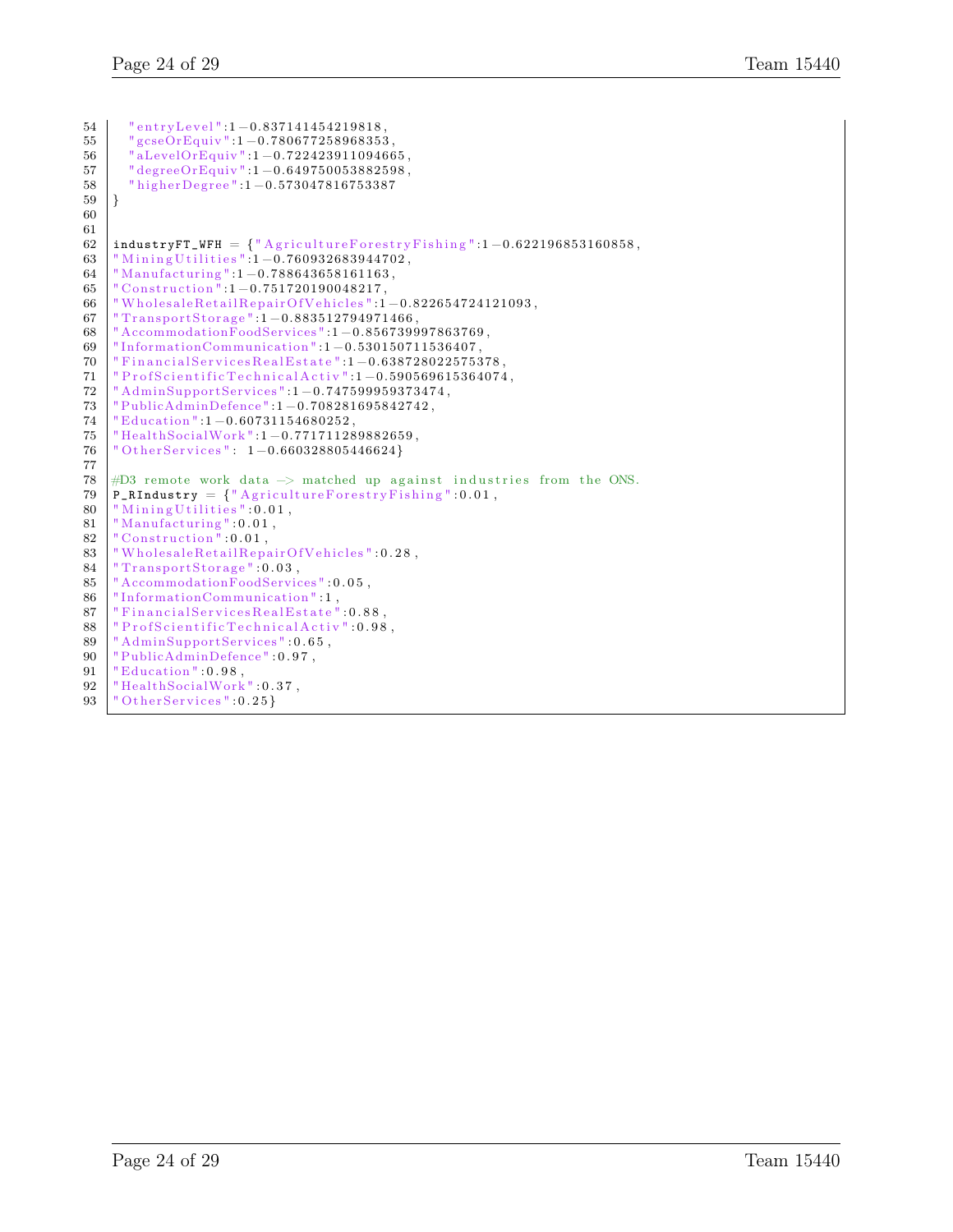#### Question2.py

```
1 #import necessary modules
2 from math import exp
3 from dataONS import * #2019 ONS Data https://www.ons.gov.uk/employmentandlabourmarket/←
         peopleinwork/labourproductivity/datasets/homeworkingintheukworkfromhomestatus which we\leftrightarrowhave converted to python dictionary format
4 import random
5
6 c = 1.4 #Pandemic attitudes constant
7
8 class Person:
9 | """ Defines a single member of the population in the Monte Carlo simulation """
10 def _{-1}init<sub>--</sub> (self, sex, ethnicity, industry, education, time, commute, houseAllowsWFH, age):
11 | """Take in data about the person and save it to local state""
12 self.sex = sex
13 self ethnicity = ethnicity
14 self.industry = industry
15 self education = education<br>16 self .time = time
         self.time = time17 self. commute = commute #IN METRES
18 self . houseAllowsWFH = houseAllowsWFH
19 self. age = age
20
21 def tanh(x):
22 \begin{array}{c|c} \n m \cdot \text{m} \cdot \text{m} \cdot \text{tanh} & \text{function} \cdot \text{m} \cdot \text{m} \cdot \text{tanh} \cdot \text{tanh} \cdot \text{tanh} \cdot \text{tanh} \cdot \text{tanh} \cdot \text{tanh} \cdot \text{tanh} \cdot \text{tanh} \cdot \text{tanh} \cdot \text{tanh} \cdot \text{tanh} \cdot \text{tanh} \cdot \text{tanh} \cdot \text{tanh} \cdot \text{tanh} \cdot \text{tanh} \cdot \text{tanh} \cdot \text{tanh} \cdot \text{tanh} \cdot \text{tanh} \return (exp(x) - exp(-x))/(exp(x)+exp(-x))24
25 def PWp_n_A_R (person):
26 | """Probability that a given person wanted (pre-pandemic) and was allowed to and was ←
           ready to WFH"""
27
28 if person houseAllowsWFH: \#if their house does not allow WFH then they cannot WFH at all
29 baseRate = kWFH_2019 / (kWFH_2019+kNoWFH_2019) #For a generic person, the chance that \leftrightarrowthey WFH pre pandemic
30
31 currentRate = baseRate #Start with this but change it based on the person's \leftrightarrowcharacteristics
32 currentRate *= sexWFH [person.sex] / baseRate #Do people of their sex WFH more or less \leftrightarrowthan average?
33 currentRate *= ethnicityWFH [person ethnicity]/baseRate #Do people of their ethnicity \leftrightarrowWFH more or less than average?
34 if person time == "Full Time": #Do people of their full/part time WFH more or less \leftrightarrowthan average?
35 currentRate *= industryFT_WFH [person.industry] / baseRate \frac{36}{100}e l s e :
37 currentRate *= industryPT_WFH [person.industry] / baseRate
38 currentRate *= educationWFH [person education] / baseRate #Do people of their education \leftrightarrowlevel WFH more or less than average?
39 currentRate *= tanh (person.commute / 1000) #If the person lives really close to the \leftrightarrowoffice they will be much less likely to work from home. If they live far away we \leftrightarrowwant the impact of moving 1 mile away from already far away to be low so we use \leftarrowtanh .
40 currentRate *= 1.5 -0.5* exp ((person.age -20)/80) #Steady decline in likelihood of WFH \leftrightarrowwith age; starting at 1 for a 20 year old due to level of tech saviness.
41 return currentRate<br>42 else:
       e l s e :
43 return 0
44
45 def P_R(person):
46 """Based on the given industry, the probability that their job is remote ready"""
47 | return P_RIndustry [person.industry]
\frac{48}{49}def PW_n_A_givenR ( person ) :
50 | """ Probability that they (post pandemic) want to WFH and are allowed to WFH given that \leftrightarrowtheir job is remote ready""'
```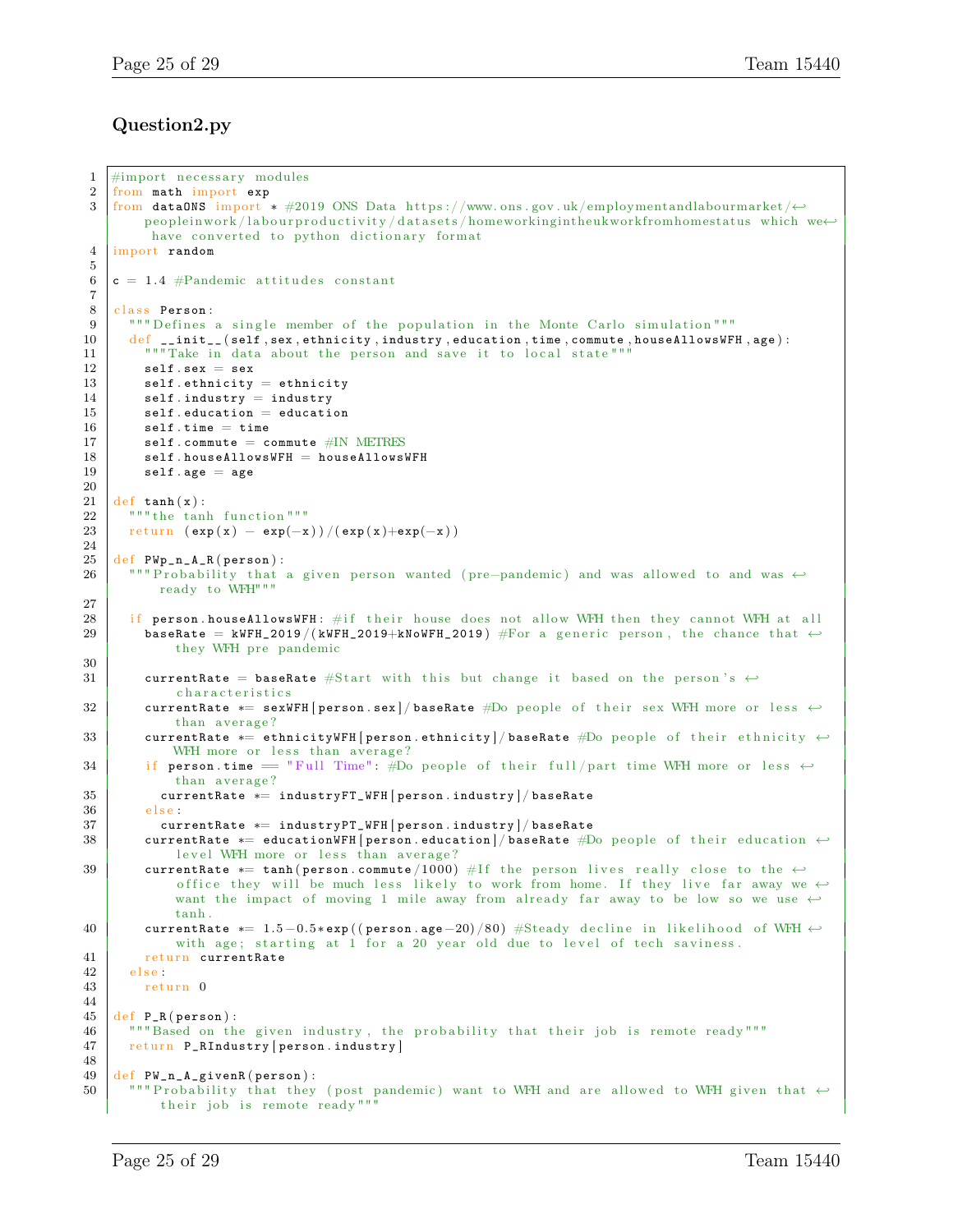```
51 | return max(0, min(c*FWp_n_A_A_R(person)/P_R(person), 1))52
53 print (PW\_n\_A\_givenR (Person("men", "white", "InformationCommunication", "degreeOrEquiv", "Full <math>\leftarrowTime" , 1000, True , 40))
54 print (PW_n_A_givenR (Person("men", "white", "Information Communication", "degreeOrEquiv", "Full \leftrightarrowTime", 1000, True, 80))
55 print (PW_n_A_givenR (Person ("women", "white", "InformationCommunication", "degreeOrEquiv", "←
        Full Time", 1000, True, 40) ) )
56 print (PW_n_A_givenR (Person ("men", "asian", "InformationCommunication", "no Qualifications", "←
        Full Time", 1000, True, 40)))
57 print (PW_n_A_givenR(Person ("men","asian","WholesaleRetailRepairOfVehicles","aLevelOrEquiv"←
        , "Full Time", 1000, True, 40) ) )
```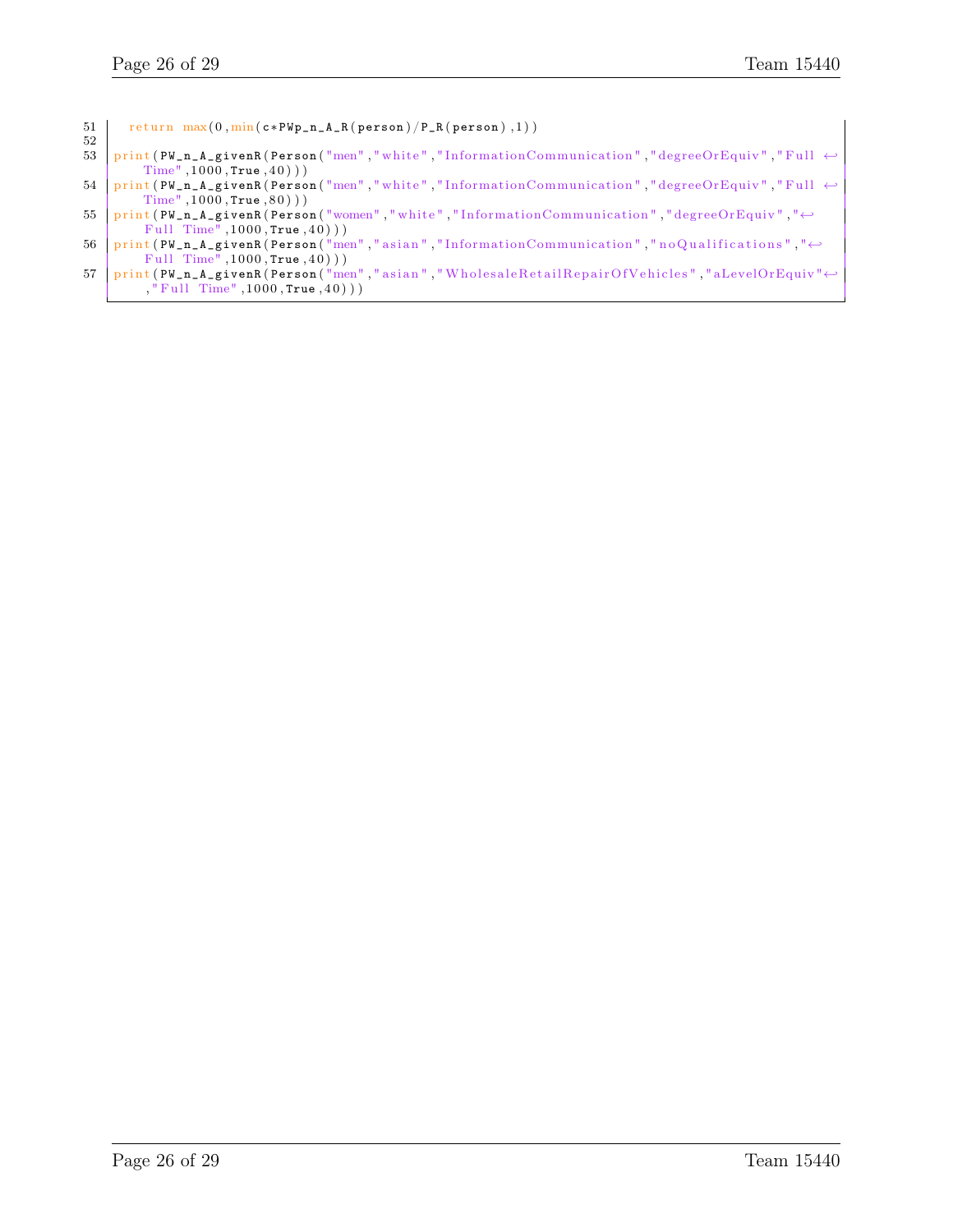### 9.2. Part III

#### Question3.py

```
1 #import necessary modules
 2 from math import exp
 3 from data0NS import * #2019 ONS Data https://www.ons.gov.uk/employmentandlabourmarket/←
         peopleinwork/labourproductivity/datasets/homeworkingintheukworkfromhomestatus which we\leftrightarrowhave converted to python dictionary format
 4 from Question2 import * #we reuse question 2 model here in question3.
 5 import numpy as np#for normal distribution
 6 import random
 7
 8 mu, sigma = 35, 10 # age mean and standard deviation
9 c = 1.4 #Pandemic attitudes constant
10
11 def tanh(x):
12 | """ the tanh function"""
13 return (exp(x) - exp(-x))/(exp(x)+exp(-x))14
15 #Projected populations based on regression
16 population = {" 2024 " : { "Barry" : 5 6 8 0 5 , " Li v e r p o ol " : 7 5 4 0 2 4 , "Omaha" : 5 0 4 8 7 2 , " S e a t t l e " : 1 7 8 0 4 2 4 , "←-
         Scranton":2461378}, "2027": { "Barry":58410, "Liverpool":772777, "Omaha":515231, "Seattle "←
         : 1846727, "Scranton": 2461550\}17
18 #Possible characteristics of a person
19 years = [ "2024", "2027"]
20 | cities = [ "Barry", "Liverpool", "Omaha", "Seattle", "Scranton"]
21 sexes = ["men","women"]
22 \mid ethnicities \mid ["white","mixed","asian","black","other"]
23 educations = \int_0^{\pi} no Qualifications", "entryLevel", "gcseOrEquiv", "aLevelOrEquiv", "degreeOrEquiv\leftrightarrow", "higherDegree"]
24 |industries = ["AgricultureForestryFishing","MiningUtilities","Manufacturing","Construction\leftrightarrow" , " W h ol e s al e R e t ail R e p ai rO fV e hi cl e s " , " T r a n s p o r t S t o r a g e " , "AccommodationFoodServices " , "←-
          {\rm Information Communication} , "{\rm Financial ServicesRealEstate} ", "{\rm ProfScientific TechnicalActiv} "\leftrightarrow, "AdminSupportServices", "PublicAdminDefence", "Education", "HealthSocialWork", "←
         Other Services"]
25 times = ["Full Time", "Part Time"]
26 | houses = [True, False]27
28 #For each city and sometimes for each year, percentage of people having each tag
29 \vert sexPercent = {"Barry":{"men":0.5,"women":0.5},"Liverpool":{"men":0.5,"women":0.5},"Omaha" \leftrightarrow: { "men" : 0.5, "women" : 0.5}, "Seattle ": { "men" : 0.5, "women" : 0.5}, "Scranton": { "men" : 0.5, "\leftrightarrowwomen" : 0 . 5 } }
30
31 | ethnicityPercent = \{ "Barry" :\{ " white ":0.961, " mixed ":0.016, " asian ":0.018, " black ":0.004, "\leftrightarrowother " : 0.01 } , "Liverpool " : { "white " : 0.91 , "mixed " :0.02 , "asian " : 0.041 , "black " :0.019 , "other \leftrightarrow" : 0.01}, "Omaha" :{ " white " : 0.7747 , " mixed " : 0.034 , " asian " : 0.0384 , " black " : 0.1232 , " other " \leftrightarrow:0.0297} , "Seattle ":{ "white ":0.657 , "mixed":0.051 , "asian ":0.138 , "black ":0.079 , "other "\leftrightarrow: 0. 126}, "Scranton": { "white": 0. 8309, "mixed": 0. 0439, "asian": 0. 0467, "black": 0. 0585, "other \leftrightarrow" : 0.02}
32
33 | industryPercent = \{ "2024":\{ "Barry ":\{ "AgricultureForestryFishing ":0.025, "MiningUtilities "\leftrightarrow: 0.025, "Manufacturing":0.083, "Construction":0.025, "WholesaleRetailRepairOfVehicles"\leftrightarrow: 0.010, "TransportStorage": 0.010, "AccommodationFoodServices": 0.194, "←
         In formationCommunication " : 0 . 0 6 5 6 , " F i n a n c i a l S e r v i c e s R e a l E s t a t e " : 0 . 0 5 8 , "←-
         \texttt{ProfScientificTechnicalActivity} " : 0.054 \text{, } "AdminSupport Services" : 0.114 \text{, } "PublicAdminDefence" \leftarrow: 0.114, "Education": 0.087, "\text{HealthSocialWork}": 0.087, "Other Services": 0.0514}, "Liverpool"\leftrightarrow\cdot: { "Agriculture Forestry Fishing ": 0.067, " Mining Utilities ": 0.067, " Manufacturing ": 0.135, "\leftrightarrow\text{Construction} ":0.067, "WholesaleRetailRepairOfVehicles":0.095, "TransportStorage":0.095, "\leftrightarrowAccommodationFoodServices " : 0 . 0 8 4 , " In formationCommunication " : 0 . 1 0 3 , "←-
         \small{\texttt{Financial ServicesRealEstate} \texttt{"}:0.042\texttt{, "ProfScientificTechnicalActiv"}:0.029\texttt{, "}{\leftarrow}} \label{eq:final1}\rm{AdminSupportServices} " : 0.029, "PublicAdminDefence ": 0.029, "Education ": 0.014, "\leftrightarrow{\tt Health SocialWork} ".0.014 , "OtherServices ":0.111} , "Omaha" :{ "AgricultureForestryFishing "\leftrightarrow: 0\,.020\,," MiningUtilities ": 0\,.020\,," Manufacturing ": 0\,.063\,," Construction ": 0\,.020\,,"\leftrightarrowWholesaleRetailRepairOfVehicles":0.090, "TransportStorage":0.090, "\leftrightarrow
```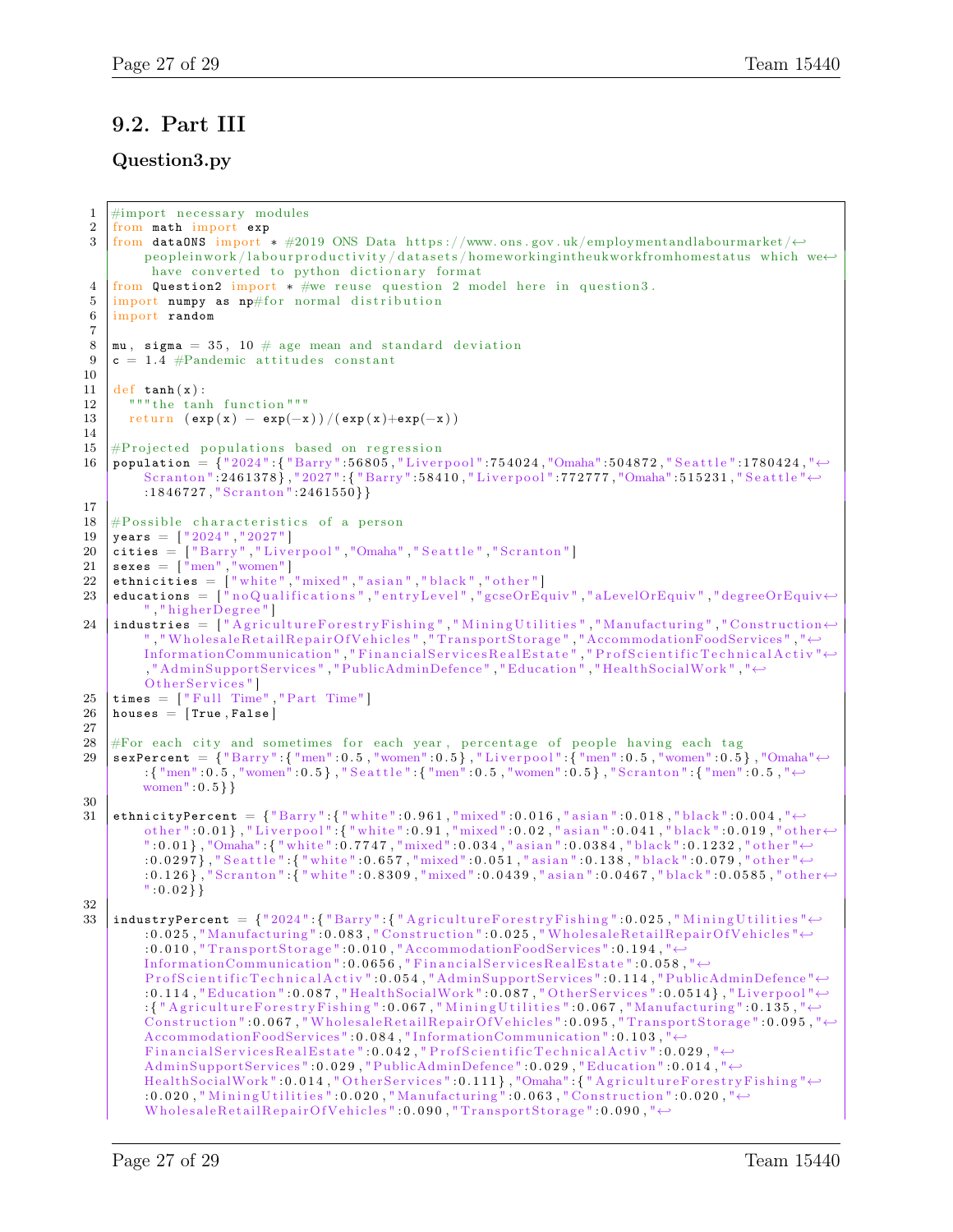```
AccommodationFoodServices " : 0 . 1 0 1 , " In formationCommunication " : 0 . 0 1 8 , "←-
           \texttt{Financial ServicesRealEstate} " . 0.091 , " \texttt{ProfScientificTechnicalActiv} " :0.074 , " \leftrightarrow\operatorname{AdminSupportServices}" : 0.105 , "\operatorname{PublicAdminDefence}" : 0.105 , "\operatorname{Education}" : 0.085 , "\hookleftarrow\texttt{HealthSocialWork} " : 0 . 085 , " Other Services " : 0 . 038 } , " Seattle " . { " Agriculture Forestry Fishing "\leftrightarrow: 0.020\,, " Mining Utilities " : 0.020\,, " Manufacturing " : 0.080\,, " Construction " : 0.020\,, " \leftrightarrowWholesaleRetailRepairOfVehicles": 0.095, "TransportStorage": 0.095, "\leftrightarrowAccommodationFoodServices " : 0 . 0 9 2 , " In formationCommunication " : 0 . 0 7 5 , "←-
          Financial ServicesRealEstate":0.047, "ProfScientificTechnicalActiv":0.078, "\leftrightarrow\text{AdminSupportService} ".0.104, "PublicAdminDefence ":0.104, "Education ":0.071, "\leftrightarrow\text{HealthSocialWork} " :0 .071 , "OtherServices " :0 . } , "Scranton " :{ "AgricultureForestryFishing "\leftrightarrow: 0.013 , " \rm{Mining } Utilities " : 0.013 , "\rm{Manufacturing} " : 0.093 , " \rm{Construction} " : 0.013 , "\leftrightarrow\noindent \emph{WholesaleRetail} \emph{RepairOfV} \emph{whichicles}\texttt{'':0.130}\texttt{, "TransportStorage" :0.130}\texttt{, "}{\leftrightarrow} \emph{W}AccommodationFoodServices": 0.086, "InformationCommunication": 0.009, "←
          \text{Financial ServicesRealEstate}":0.050, "ProfScientificTechnicalActiv":0.058, "\leftrightarrow\text{AdminSupportServices}": 0.084, "PublicAdminDefence ": 0.084, "Education": 0.108, "\leftrightarrow{\rm Health SocialWork}" : 0.108, "Other Services ": 0.0301}}, "2027" : { "Barry" : { "\leftrightarrow\text{AgricultureForestryFishing} : 0.0252, "Mining Utilities" : 0.0252, "Manufacturing" : 0.0818, "\leftrightarrowConstruction" : 0.0252, "WholesaleRetailRepairOfVehicles" : 0.010, "TransportStorage" \leftrightarrow: 0 . 0 1 0 , "AccommodationFoodServices " : 0 . 1 9 7 , " In formationCommunication " : 0 . 0 6 4 3 , "←-
          FinancialServicesRealEstate" :0.0584, "ProfScientificTechnicalActiv" : 0.114, "←
          \text{AdminSupportServices}" : 0.114, "PublicAdminDefence" : 0.027, "Education" : 0.0874, "\leftrightarrow\text{HealthSocialWork}" .0 .08735 ," \text{Otherwise}" .0 .0597} ," \text{Liverpool} ".{ "\leftrightarrowA g ri c ul t u r e F o r e s t r y Fi s hi n g " : 0 . 0 6 5 , " M i n i n g U t i l i t i e s " : 0. 0 6 5 , "Manu facturing " : 0 . 1 3 8 , "←-
          Construction" : 0.065, "WholesaleRetailRepairOfVehicles" : 0.095, "TransportStorage" ↔
          : 0 . 0 9 5 , "AccommodationFoodServices " : 0 . 0 8 1 , " In formationCommunication " : 0 . 1 0 3 , "←-
          \label{eq:final} \texttt{Financial ServicesRealEstate} \texttt{''} \texttt{''} \texttt{0.043}, \texttt{''Probability} \texttt{''} \texttt{0.057}, \texttt{''} \leftarrow \texttt{``} \texttt{0.057}, \texttt{''} \leftarrow \texttt{0.057}, \texttt{''} \leftarrow \texttt{0.058}, \texttt{''} \leftarrow \texttt{0.059}, \texttt{''} \leftarrow \texttt{0.059}, \texttt{''} \leftarrow \texttt{0.059}, \texttt{''} \leftarrow \texttt{0.059}, \texttt{''} \leftarrow \texttt{0.059},AdminSupportServices " : 0.042, "PublicAdminDefence " : 0.042, "Education " : 0.013, "←
           {\rm Health SocialWork} \; : 0.013 ,"{\rm Otherwise} \; \; : 0.110\} ,"{\rm Omaha}" : {"{\rm AgricultureForestryFishing} "\leftrightarrow: 0.020\,, "MiningUtilities " : 0.020\,, "Manufacturing " : 0.062\,, "Construction " : 0.020\,, "\leftrightarrowWholesaleRetailRepairOfVehicles" : 0.086, "TransportStorage" : 0.086, "\leftrightarrowAccommodationFoodServices" : 0.102, "InformationCommunication" : 0.017, "←
          Financial ServicesRealEstate "10.092," "ProfScientific Technical Activity" : 0.075," \leftrightarrow\text{AdminSupportServices}" : 0.106, "PublicAdminDefence" : 0.106, "Education" : 0.088, "\leftrightarrowHealth SocialWork" : 0.088, "Otherwise" : 0.039, "Seattle" :\text{AgricultureForestryFishing "}: 0.020, "MiningUtilities" : 0.020, "Manufacturing": 0.076, "~\leftrightarrow~Construction" : 0.020, "WholesaleRetailRepairOfVehicles" : 0.095, "TransportStorage" \leftrightarrow: 0 . 0 9 5 , "AccommodationFoodServices " : 0 . 0 9 2 , " In formationCommunication " : 0 . 0 8 1 , "←-
          \text{Financial ServicesRealEstate}" : 0.046, "ProfScientificTechnicalActiv": 0.080, "\leftrightarrowAdminSupportServices" : 0.103, "PublicAdminDefence" : 0.103, "Education" : 0.072, "\leftarrowHealthSocialWork" : 0.072, "OtherServices" : 0.037}, "Scranton": { "←
           \rm AgricultureForestryFishing\,l :0.013 , "MiningUtilities " :0.013 , "Manufacturing " :0.087 , "\leftrightarrow\text{Construction} ":0.013, "WholesaleRetailRepairOfVehicles ":0.133, "TransportStorage":0.133, "\leftrightarrowAccommodationFoodServices": 0.087, "InformationCommunication": 0.008, "←
          Financial ServicesRealEstate":0.050, "ProfScientificTechnicalActiv":0.059, "\leftrightarrow\text{AdminSupportServices}": 0.057, "PublicAdminDefence ": 0.057, "Education ": 0.110, "\leftrightarrowHealth Social Work " : 0.110, "Otherwise 110" : 0.110}34 \#(Determined in model 1)
36 #percentage chance that a person in each city can/cannot work from home due to their house\leftrightarrow(not) being suitable
37 \text{ } housePercent = \overline{\{} "Barry":\{\texttt{True} : 0.9, \texttt{False} : 0.1\}, "Liverpool":\{\texttt{True} : 0.9, \texttt{False} : 0.1\}, "Omaha":\{\leftarrow\}True : 0.9, False : 0.1}, "Seattle": {True : 0.9, False : 0.1}, "Scranton": {True : 0.9, False : 0.1}}
39 | educationPercent = \{ "Barry":\{ "no Qualifications":0.063, "entryLevel":0.189, "gcseOrEquiv " \leftrightarrow: 0.393, "aLevelOrEquiv": 0.193, "degreeOrEquiv": 0.064, "higherDegree": 0.098}
40\, , "Liverpool": { "noQualifications": 0.064 , "entryLevel": 0.192 , "gcseOrEquiv": 0.332 , "\leftrightarrowaLevelOrEquiv " : 0 . 0 7 7 , " degreeOrEquiv " : 0 . 2 3 2 , " hi g h e rD e g r e e " : 0 . 1 0 3 }
41\, ,"Omaha" :{"noQualifications":0.025 ,"entryLevel":0.075 ,"gcseOrEquiv":0.206 ,"aLevelOrEquiv"\leftrightarrow: 0.31, "degreeOrEquiv": 0.246, "higherDegree": 0.131}
42 , "Scranton": { "no Qualifications": 0.046, "entry Level": 0.138, "gcseOrEquiv": 0.293, "\leftrightarrowaLevelOrEquiv":0.277, "degreeOrEquiv":0.149, "higherDegree":0.095}
43 , "Seattle": { "noQualifications": 0.027, "entryLevel": 0.082, "gcseOrEquiv": 0.154, "aLevelOrEquiv\leftrightarrow" : 0.295, " \text{degreeOrEquiv} " : 0.269, " \text{higherDegree} " : 0.173 \}45\, timePercent = \{ "Barry" :\{ "Full Time" : 0.75, "Part Time" : 0.25}, "Liverpool" : \{ "Full Time" : 0.75, "\leftrightarrowPart Time" : 0 . 2 5 }
46 , "Omaha" : { " F ull Time" : 0 . 7 5 , " Part Time" : 0 . 2 5 }
47 , "Seattle": { "Full Time": 0.75, "Part Time": 0.25}
```
35

38

44